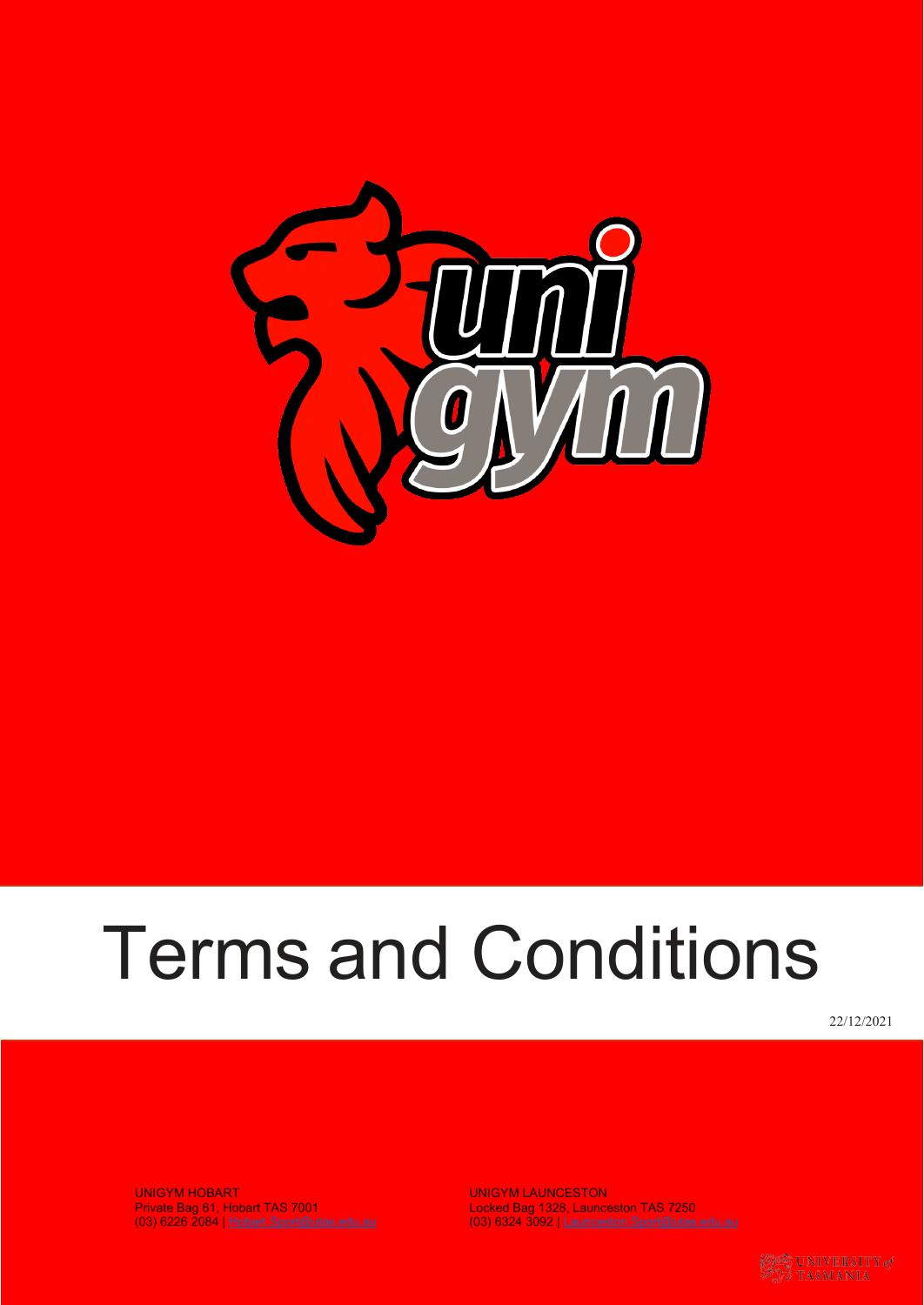## **Welcome to Unigym**

Thank you for choosing Unigym as your designated fitness centre! We wish you all the best in your fitness goals this year.

The Terms and Conditions contained in this booklet outline your rights and responsibilities as a Unigym member. Please carefully read the General Terms and Conditions, and Special Terms and Conditions applicable to your ch

|                  | Table of Contents                                                       |  |
|------------------|-------------------------------------------------------------------------|--|
|                  |                                                                         |  |
| $\mathbf{1}$ .   |                                                                         |  |
| 2.               |                                                                         |  |
| 3.               |                                                                         |  |
| $\overline{4}$ . |                                                                         |  |
| 5.               |                                                                         |  |
| 6.               |                                                                         |  |
| 7.               |                                                                         |  |
| 8.               |                                                                         |  |
| 9.               |                                                                         |  |
| 10.              |                                                                         |  |
| 11.              |                                                                         |  |
| 12.              |                                                                         |  |
| 13.              |                                                                         |  |
|                  | FIXED TERM MEMBERSHIP SPECIAL TERMS AND CONDITIONS ………………………………………………10 |  |
| 1.               |                                                                         |  |
| 2.               |                                                                         |  |
| 3.               |                                                                         |  |
| 4.               |                                                                         |  |
| 5.               |                                                                         |  |
| 6.               |                                                                         |  |
|                  |                                                                         |  |
| 1 <sub>1</sub>   |                                                                         |  |
| 2.               |                                                                         |  |
| 3.               |                                                                         |  |
| 4.               |                                                                         |  |
| 5.               |                                                                         |  |
| 6.               |                                                                         |  |
|                  |                                                                         |  |
| 1.               |                                                                         |  |
| 2.               |                                                                         |  |
| 3.               |                                                                         |  |
| 4.               |                                                                         |  |
| 5.               |                                                                         |  |
|                  |                                                                         |  |
| 1.               |                                                                         |  |
| 2.               |                                                                         |  |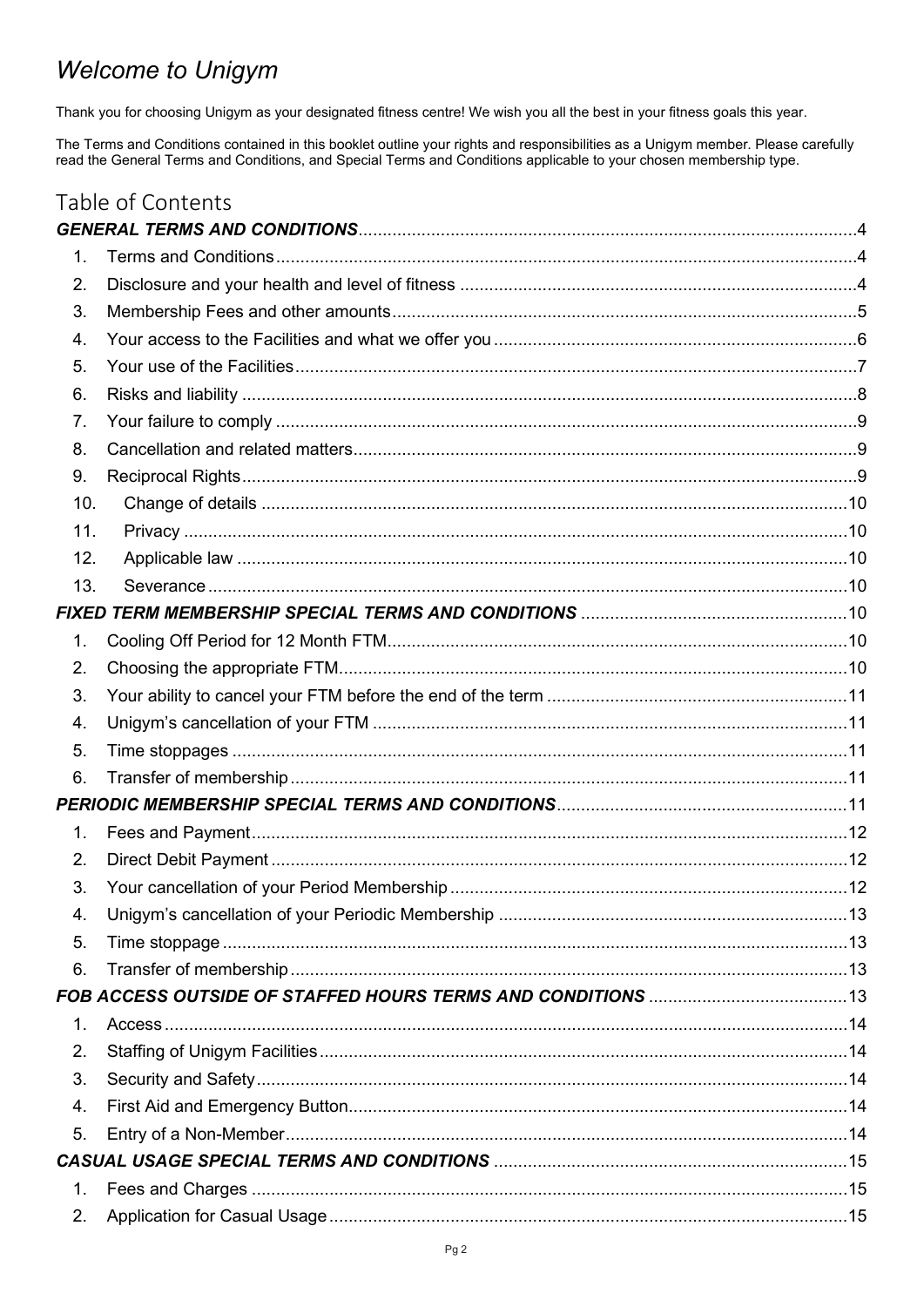| 1.<br>Applying for Secondary Membership - Unigym has two categories for secondary membership16<br>1.<br>2.<br>3.<br>UNIVERSITY OF TASMANIA STUDENT MEMBERSHIP SPECIAL TERMS AND CONDITIONS17<br>1.<br>2.<br>3.<br>UNIVERSITY OF TASMANIA STAFF/SALARY SACRIFICE MEMBERSHIP SPECIAL TERMS AND<br>1.<br>2.<br>3.<br>4.<br>5.<br>6.<br>7.<br>8.<br>9.<br>Inconsistency between these Special Conditions and other Special Conditions 19<br>10.<br>11.<br>LOW IMPACT MEMBERSHIP SPECIAL TERMS ANDCONDITIONS ……………………………………………………………19<br>1.<br><b>COURT MEMBERSHIP SPECIAL TERMS AND CONDITIONS</b><br>1.<br>2.<br>3.<br>1.<br>2.<br>3.<br>BURNIE SURF LIFE SAVING CLUB (BSLSC) AFFILIATE MEMBERSHIP SPECIAL TERMS AND<br><b>CONDITIONS</b><br>1.<br>2.<br>3.<br>4.<br>5.<br>6. |    |  |
|-----------------------------------------------------------------------------------------------------------------------------------------------------------------------------------------------------------------------------------------------------------------------------------------------------------------------------------------------------------------------------------------------------------------------------------------------------------------------------------------------------------------------------------------------------------------------------------------------------------------------------------------------------------------------------------------------------------------------------------------------------------------------------|----|--|
|                                                                                                                                                                                                                                                                                                                                                                                                                                                                                                                                                                                                                                                                                                                                                                             |    |  |
|                                                                                                                                                                                                                                                                                                                                                                                                                                                                                                                                                                                                                                                                                                                                                                             |    |  |
|                                                                                                                                                                                                                                                                                                                                                                                                                                                                                                                                                                                                                                                                                                                                                                             |    |  |
|                                                                                                                                                                                                                                                                                                                                                                                                                                                                                                                                                                                                                                                                                                                                                                             |    |  |
|                                                                                                                                                                                                                                                                                                                                                                                                                                                                                                                                                                                                                                                                                                                                                                             |    |  |
|                                                                                                                                                                                                                                                                                                                                                                                                                                                                                                                                                                                                                                                                                                                                                                             |    |  |
|                                                                                                                                                                                                                                                                                                                                                                                                                                                                                                                                                                                                                                                                                                                                                                             |    |  |
|                                                                                                                                                                                                                                                                                                                                                                                                                                                                                                                                                                                                                                                                                                                                                                             |    |  |
|                                                                                                                                                                                                                                                                                                                                                                                                                                                                                                                                                                                                                                                                                                                                                                             |    |  |
|                                                                                                                                                                                                                                                                                                                                                                                                                                                                                                                                                                                                                                                                                                                                                                             |    |  |
|                                                                                                                                                                                                                                                                                                                                                                                                                                                                                                                                                                                                                                                                                                                                                                             |    |  |
|                                                                                                                                                                                                                                                                                                                                                                                                                                                                                                                                                                                                                                                                                                                                                                             |    |  |
|                                                                                                                                                                                                                                                                                                                                                                                                                                                                                                                                                                                                                                                                                                                                                                             |    |  |
|                                                                                                                                                                                                                                                                                                                                                                                                                                                                                                                                                                                                                                                                                                                                                                             |    |  |
|                                                                                                                                                                                                                                                                                                                                                                                                                                                                                                                                                                                                                                                                                                                                                                             |    |  |
|                                                                                                                                                                                                                                                                                                                                                                                                                                                                                                                                                                                                                                                                                                                                                                             |    |  |
|                                                                                                                                                                                                                                                                                                                                                                                                                                                                                                                                                                                                                                                                                                                                                                             |    |  |
|                                                                                                                                                                                                                                                                                                                                                                                                                                                                                                                                                                                                                                                                                                                                                                             |    |  |
|                                                                                                                                                                                                                                                                                                                                                                                                                                                                                                                                                                                                                                                                                                                                                                             |    |  |
|                                                                                                                                                                                                                                                                                                                                                                                                                                                                                                                                                                                                                                                                                                                                                                             |    |  |
|                                                                                                                                                                                                                                                                                                                                                                                                                                                                                                                                                                                                                                                                                                                                                                             |    |  |
|                                                                                                                                                                                                                                                                                                                                                                                                                                                                                                                                                                                                                                                                                                                                                                             |    |  |
|                                                                                                                                                                                                                                                                                                                                                                                                                                                                                                                                                                                                                                                                                                                                                                             |    |  |
|                                                                                                                                                                                                                                                                                                                                                                                                                                                                                                                                                                                                                                                                                                                                                                             |    |  |
|                                                                                                                                                                                                                                                                                                                                                                                                                                                                                                                                                                                                                                                                                                                                                                             |    |  |
|                                                                                                                                                                                                                                                                                                                                                                                                                                                                                                                                                                                                                                                                                                                                                                             |    |  |
|                                                                                                                                                                                                                                                                                                                                                                                                                                                                                                                                                                                                                                                                                                                                                                             |    |  |
|                                                                                                                                                                                                                                                                                                                                                                                                                                                                                                                                                                                                                                                                                                                                                                             |    |  |
|                                                                                                                                                                                                                                                                                                                                                                                                                                                                                                                                                                                                                                                                                                                                                                             |    |  |
|                                                                                                                                                                                                                                                                                                                                                                                                                                                                                                                                                                                                                                                                                                                                                                             |    |  |
|                                                                                                                                                                                                                                                                                                                                                                                                                                                                                                                                                                                                                                                                                                                                                                             |    |  |
|                                                                                                                                                                                                                                                                                                                                                                                                                                                                                                                                                                                                                                                                                                                                                                             |    |  |
|                                                                                                                                                                                                                                                                                                                                                                                                                                                                                                                                                                                                                                                                                                                                                                             |    |  |
|                                                                                                                                                                                                                                                                                                                                                                                                                                                                                                                                                                                                                                                                                                                                                                             |    |  |
|                                                                                                                                                                                                                                                                                                                                                                                                                                                                                                                                                                                                                                                                                                                                                                             |    |  |
|                                                                                                                                                                                                                                                                                                                                                                                                                                                                                                                                                                                                                                                                                                                                                                             |    |  |
|                                                                                                                                                                                                                                                                                                                                                                                                                                                                                                                                                                                                                                                                                                                                                                             |    |  |
|                                                                                                                                                                                                                                                                                                                                                                                                                                                                                                                                                                                                                                                                                                                                                                             |    |  |
|                                                                                                                                                                                                                                                                                                                                                                                                                                                                                                                                                                                                                                                                                                                                                                             |    |  |
|                                                                                                                                                                                                                                                                                                                                                                                                                                                                                                                                                                                                                                                                                                                                                                             | 7. |  |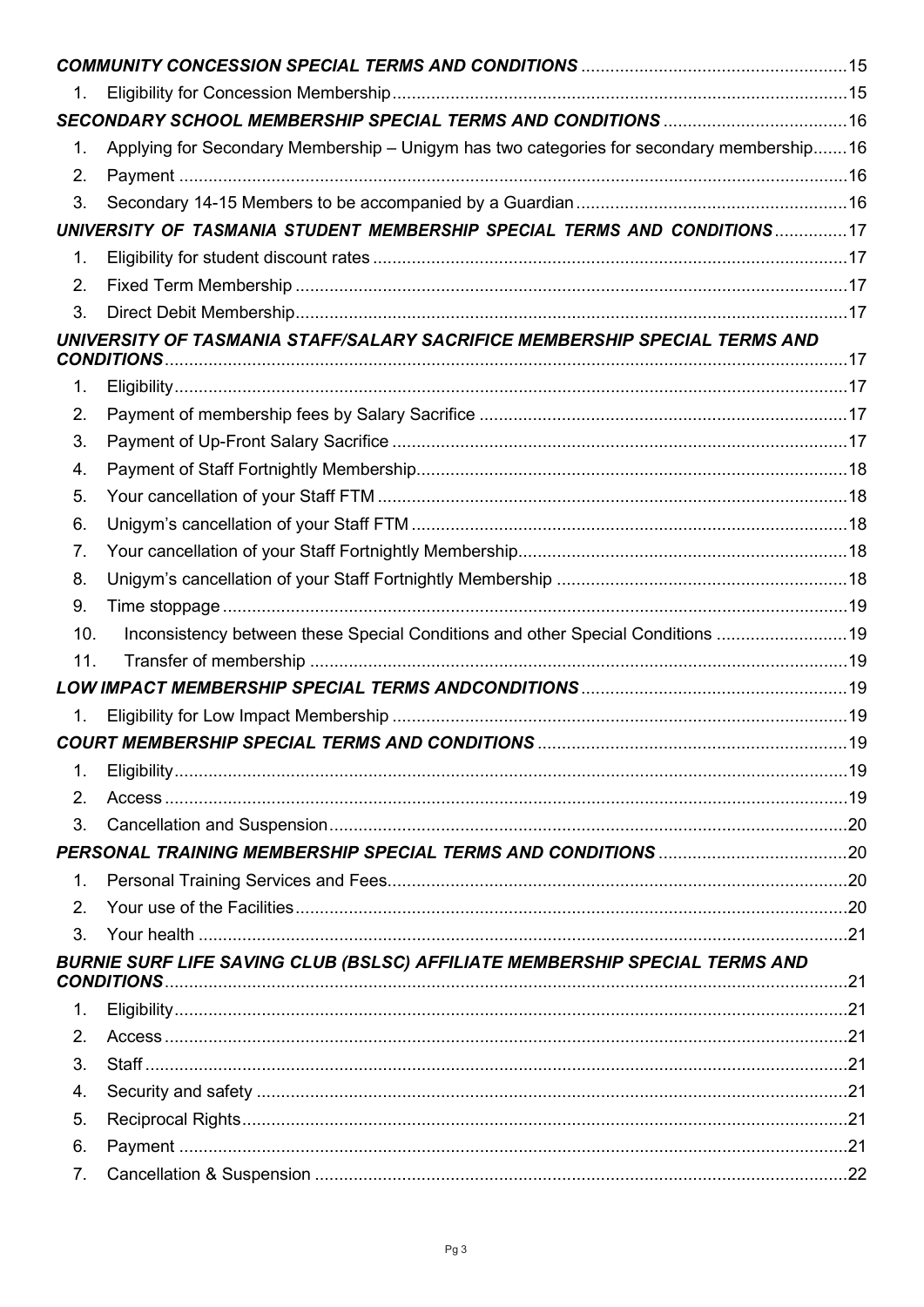## <span id="page-3-0"></span>GENERAL TERMS AND CONDITIONS

These terms and conditions (General Conditions) and any additional special terms and conditions applicable to your membership category or selected payment methods (Special Conditions) contain important information about Unigym membership, including your rights and responsibilities.

Please read these General Conditions and any applicable Special Conditions carefully as you will be bound by them if you sign and submit the application form and your membership is subsequently activated by Unigym on that basis. Expressions which are capitalised have the same meaning wherever they appear in the General Conditions or Special Conditions.

These General Conditions and the applicable Special Conditions will govern your membership, including in relation to the following matters:

- a) your access to and use of Unigym's centres and equipment at University of Tasmania's Hobart and Launceston campuses (the Facilities);
- b) your involvement or participation in any of the fitness or related services or activities offered directly by Unigym (Unigym Activities); and
- c) your access to and use of the Facilities for the purposes of involvement or participation in fitness or related services or activities (Independent Activities) offered by independent contractors, tenants, or franchisees (Independent Providers).

Please note that your application will only be processed once Unigym has received and processed all relevant information and membership may not be activated immediately even where all information is provided. Additionally, Unigym reserves the right to refuse your application for membership at its discretion.

## <span id="page-3-1"></span>1. Terms and Conditions

- 1.1 You understand and agree that these General Conditions and the Special Conditions govern your membership and that they will override anything you may be told by Unigym staff, agents, or representatives. Any variation of the General Conditions or Special Conditions may only be made in writing.
- 1.2 You are aware that there are additional more detailed conditions which apply to your membership which are specified in Unigym signs and handouts and in information available on Unigym's website from time to time (the Rules). You agree to also be bound by and comply with the Rules, and you will ensure that you make yourself aware of and keep yourself up to date on the Rules on a regular basis.
- 1.3 You agree that Unigym may vary the General or Special Conditions, the Rules and any other procedures which relate to Unigym, the Facilities or the Unigym Activities without consulting you, but where this happens:
	- a. Unigym will provide you with notice of any change which has the potential to impact on your membership in a substantial and adverse way by writing to you at your current email address on file or where none is listed, your last known place of address; and
	- b. where you are able to prove to Unigym's reasonable satisfaction that any change impacts substantially on your ability to enjoy the membership benefits that you have enjoyed before the change, Unigym will endeavour to accommodate your concerns provided that you advise Unigym of the impact no later than 14 days after the notice has been sent to you.
- <span id="page-3-2"></span>2. Disclosure and your health and level of fitness
- 2.1 Where you are applying for membership to which concession rates apply, you must present evidence satisfactory to Unigym that you are entitled to join in the relevant category of membership (which evidence may be further detailed in the relevant Special Conditions). You must also provide such evidence whenever a Unigym staff member requests to see it.
- 2.2 You must advise Unigym where you are no longer eligible for concessions within 10 business days of your eligibility lapsing. Where you do so, and if applicable, Unigym will negotiate with you in relation to the arrangements that will apply to the remainder of your ongoing membership entitlements.
- 2.3 If Unigym becomes aware that you are not, or have ceased to be, entitled to be eligible for concession and you have misled Unigym or failed to inform Unigym of this fact, then Unigym may cancel your membership and suspend your access with immediate effect and any application for future access to or membership of Unigym may be refused as a result.
- 2.4 You acknowledge that provision of a safe and effective exercise program for you is dependent upon accurate health and fitness profiling. You must therefore fill out a health screen questionnaire (Health Screen) at the same time as your application form is filled out. Completing the Health Screen and submitting it to Unigym is a pre-condition to your application being processed and Unigym may refuse your membership or may refuse to allow you access to the Facilities if you refuse to do so.
- 2.5 It is recommended to complete a Health Screen at least once every 12 months where your membership or access to the Facilities is ongoing over that period or whenever Unigym requires you to do so.
- 2.6 Where you have a disability, illness, or injury you must disclose: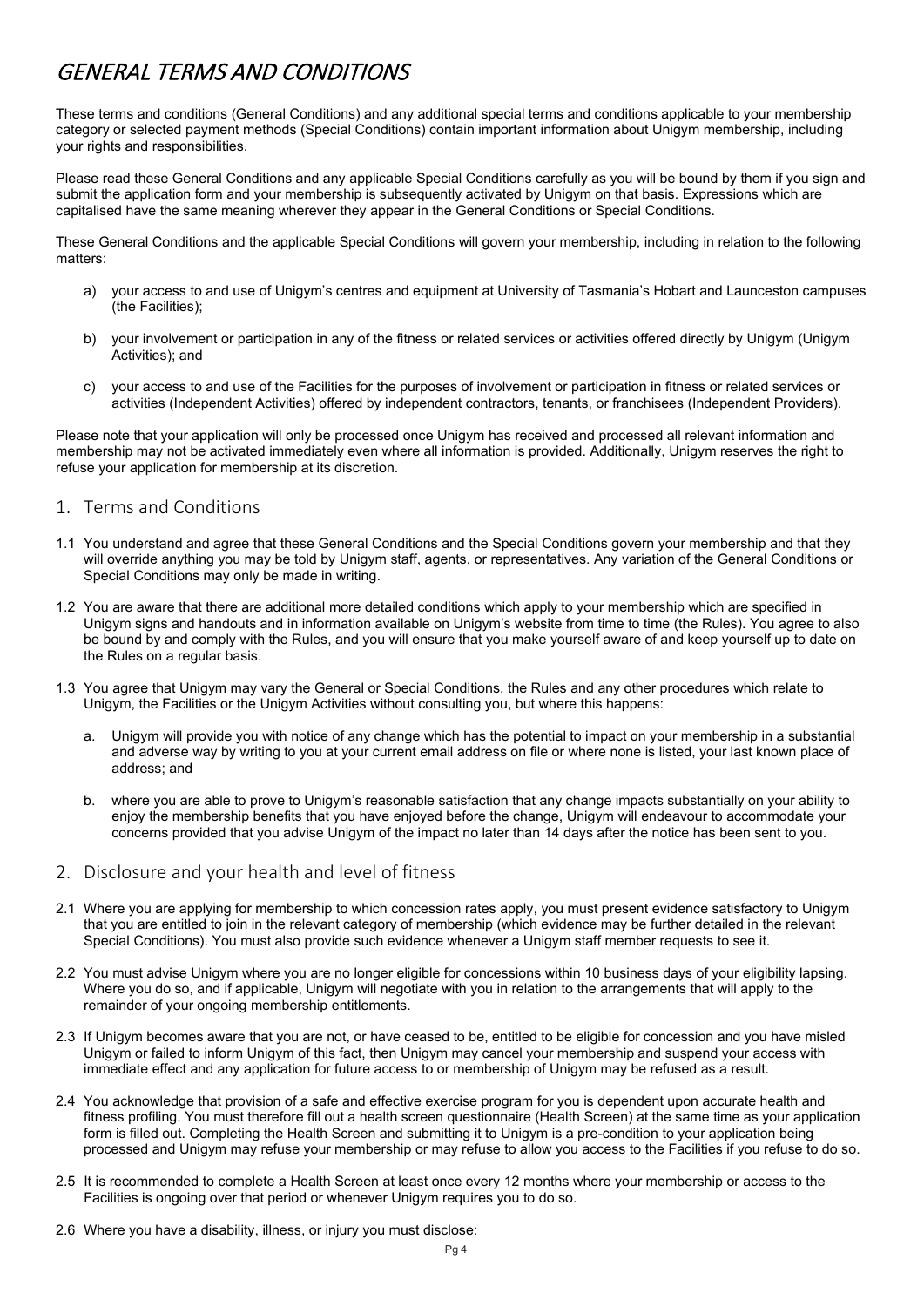- a. full details of the condition in the Health Screen;
- b. the proposed Unigym Activities or Independent Activities in which you propose to participate or the Facilities which you propose to use;
- c. whether assistance from another person will be required to enable you to participate in the relevant activity or use the relevant Facility and if so whether you will make your own arrangements for that assistance from another person (Carer).
- 2.7 Where you need assistance to participate in a Unigym Activity, an Independent Activity or to use a Facility and you have made arrangements for assistance to be provided by a Carer, the Carer must attend the Facility with you and assist you in that regard.
- 2.8 Unigym may be able to provide you with assistance to participate in Unigym Activities or to use the Facilities but whether such assistance will be available will depend on:
	- a. the nature and extent of the assistance required;
	- b. the staff resources and experience in the relevant Facility at the time at which the assistance is required.
- 2.9 Assistance that is provided by Unigym further to clause 2.8 will be charged at the standard costs applicable to the relevant staff member's time.
- 2.10 You understand that Unigym will rely on the information you provide in the Health Screen as to your personal health and fitness and you agree to fill it out honestly and accurately and disclose any impairment or pre-existing condition which you think might possibly impact on your ability to participate in Unigym Activities or Independent Activities. As part of this process, you agree to provide Unigym with any relevant information or recommendations you receive from your medical or allied health practitioners.
- 2.11 If you subsequently become aware of any impairment or condition that may impact on your ability to undertake the Unigym Activities or Independent Activities that you are or propose to participate in, you must disclose the impairment or condition to Unigym immediately and promptly confirm it in writing. Again, you agree to provide Unigym with any relevant information or recommendations you receive from your medical or allied health practitioners.
- 2.12 You understand and acknowledge that Unigym staff, representatives and agents are not medically trained and are not qualified to assess whether you are in a physical condition that will enable you to comfortably or safely engage in a training or fitness class or activity as part of the Unigym Activities or Independent Activities. If you have any doubt as to whether the Unigym Activities or Independent Activities in which you propose to participate pose a risk to your health or wellbeing, you agree to seek and rely on expert medical advice before commencing.
- 2.13 Despite clause 2.12, Unigym may form a view based on information that you provide in your Health Screen or otherwise that:
	- a. you should only participate in training or fitness classes or activities subject to conditions aimed at minimising risk of injury or illness to you;
	- b. you should participate in particular fitness classes or activities and not others; or
	- c. your membership should not be activated or should be cancelled.
- 2.14 Conditions which may be imposed under clause 2.13 can include a requirement that you:
	- a. attend a medical practitioner who agrees in writing to your proposed exercise program; or
	- b. limit your fitness or training activities as recommended or only undertake them in a particular manner.
- 2.15 If you do not agree to comply, or do not comply with conditions imposed under clause 2.13, Unigym may take what action it considers necessary including refusing to activate or continue your membership.
- 2.16 You agree that each time you use the Facilities you will assess whether you are in a physical condition which will allow you to participate in the Unigym Activities or Independent Activities which you propose to be involved in on that particular visit. You agree to participate in the relevant activities only where you have reasonably formed the view that you are in a physical condition which will enable you to safely do so.
- <span id="page-4-0"></span>3. Membership Fees and other amounts
- 3.1 You must pay the membership fees:
	- a. stipulated as being applicable on the Unigym price list (Price List) for the relevant category of membership you have selected on the application form; and
	- b. in the manner you select on the application form and subject to the Special Conditions which apply to that payment method.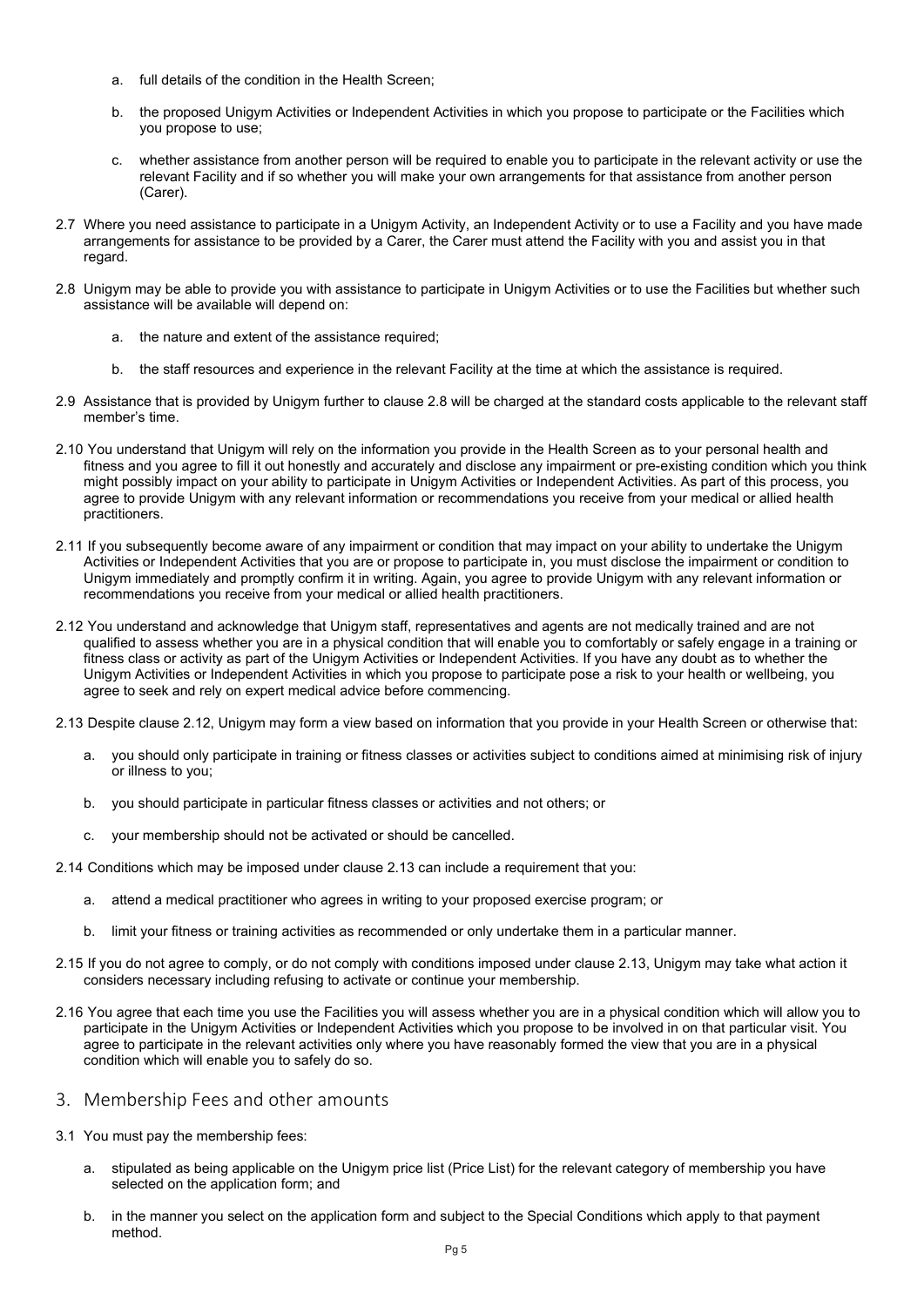- 3.2 Unigym may increase membership fees each year in its discretion, and you agree to authorise Unigym to take whatever steps are necessary to implement this increase where you want your membership to remain active. Increases may be made to all membership categories except Fixed Term Memberships which have been paid for in a lump sum payment prior to the increase, as they will have been calculated based on the applicable annual rates at the time of joining. Periodic Memberships and Staff Fortnightly Memberships will generally be subject to the increase at the first deduction after 1 January in each year.
- 3.3 Unigym will provide you with approximately one month's prior notice of any impending increase by writing to your current email on file, or where none is provided, to your last known place of address.
- 3.4 If you do not pay the fees you owe on the due date, Unigym will suspend your access to the Facilities until your payments are up to date and may cancel your membership under clause 8 of these General Conditions. The Special Conditions may also contain information as to what will happen in such circumstances depending on your category of membership.
- 3.5 Unless these General Conditions or the Special Conditions say otherwise, you must continue paying all fees owing even though you cease exercising your membership rights.
- <span id="page-5-0"></span>4. Your access to the Facilities and what we offer you
- 4.1 When your application for membership has been accepted, new Unigym members will be given a Fob (Launceston) or Fob/Wristband (Hobart).
- 4.2 Your Access Fob/Wristband will entitle you to:
	- a. access the Facility which you have joined at the Hobart or Launceston campuses:
	- b. for the purpose of participating in the Unigym Activities or the Independent Activities which are offered as part of your category of membership; and
	- c. between the opening hours stipulated on the Unigym website, which may be varied with little, or no notice given (but Unigym will endeavour to provide reasonable notice where possible);
	- d. Access to squash courts is available to members within operational hours. Courts are to be reserved online via member accounts prior to use.
- 4.3 You must scan your Fob/Wristband to access the Facilities, and if you do not do so Unigym may refuse you entry.
- 4.4 Your Unigym Fob/Wristband is for your personal use only. Unauthorized Fob/Wristband use is STRICTLY prohibited and encompasses the following activities;
	- a. using another member's Fob/Wristband to enter a Facility.
	- b. permitting non-member/guest access into a Facility with Fob/Wristband.
	- c. using your Fob/Wristband in a manner otherwise deemed inappropriate by Unigym.

If you are found to be using a Fob/Wristband for any of the above, out of staffed hours access may be suspended for a nominal time or your membership may be cancelled without the option to refund.

- 4.5 Unigym may allow you to enter its Facilities during staffed hours on two occasions without your Fob/Wristband, but beyond that or if you tell Unigym that you have lost your card you may be refused entry subject to you obtaining a replacement fob/wristband for a nominal fee. Please refer to Fob Access Terms and Conditions for further information.
- 4.6 In signing the application form, you acknowledge that you have had the opportunity to inspect the Facilities you propose to use and have satisfied yourself that they are appropriate for your needs.
- 4.7 You understand that even though Independent Activities are run from the Facilities, they are provided by independent providers and Unigym may not have any control over your eligibility to participate in them, the conditions that apply to your participation in them or any dispute you have with an independent provider. Where you participate in independent activities, you agree:
	- a. to ascertain from the independent provider that you are eligible to participate in the independent activity prior to becoming a Unigym member;
	- b. that the provision of the services or activities which make up the independent activities and your rights and obligations in relation to the independent activities and independent providers are subject to a contract
	- c. or arrangement which you have directly with the independent providers;
	- d. to ensure that the terms of any contract or arrangement with an independent provider are to your satisfaction before participating in the independent activity; and
	- e. to comply with all conditions imposed on you under arrangements made with an independent provider.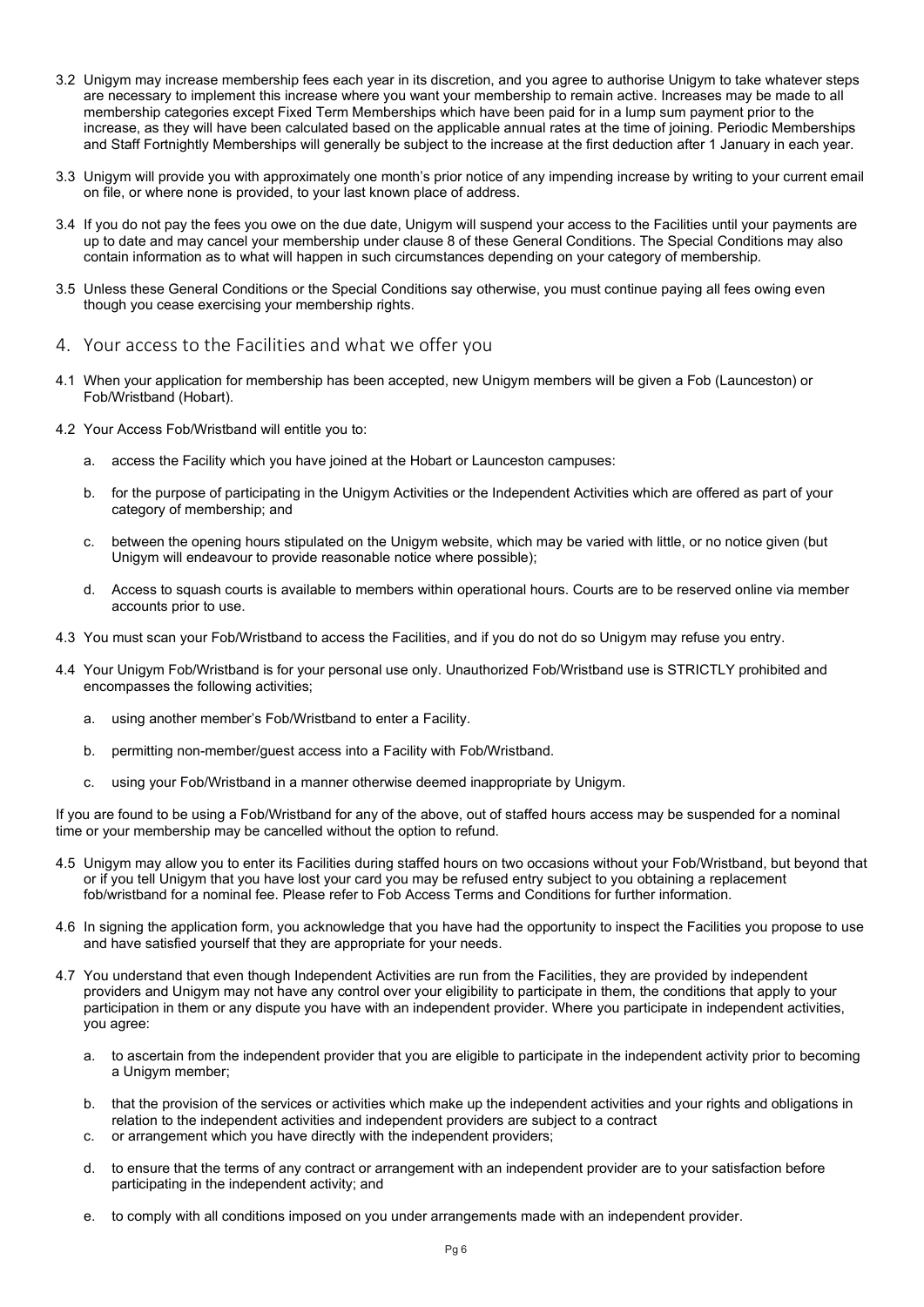4.8 Independent providers are not agents or partners of the University/Unigym and nothing in these General Conditions and any Special Conditions should be interpreted as conferring that status on them.

## <span id="page-6-0"></span>5. Your use of the Facilities

- 5.1 You are responsible for using the Facilities in a proper manner, including in a manner which accords with your level of health and physical fitness and complying with any rules or directions given to you by Unigym staff. If you have any doubts or questions as to how particular equipment should be operated, you must ask a Unigym staff member for information or assistance prior to your operation of the equipment.
- 5.2 You will operate and use the Facilities with a high standard of care and you will be responsible for any damage you cause to the Facilities through your wilful, negligent or reckless act or omission.
- 5.3 You must wear:
	- a. Appropriate clothes for the activities which you propose to engage in; and
	- b. Enclosed shoes (lace up sneakers/runners) in all Unigym exercise areas.
- 5.4 You must use the Facilities in a manner which poses no risk to other occupants or users and which is otherwise courteous, cooperative and respectful including by:
	- a. Not using offensive language and behaviour (including not wearing clothing with offensive language or slogans);
	- b. Not using the Facilities where your health poses a risk, however small, to the health and wellbeing of others including when you have:
		- i. an infection or contagious disease; or
		- ii. an open cut or sore.
	- c. Being mindful of general personal hygiene standards, including by:
		- i. minimising body odour through the use of deodorants or other means;<br>ii. using the supplied disinfectant after using weights, cardio or other equ
			- using the supplied disinfectant after using weights, cardio or other equipment;
	- d. Ensuring that weight bearing equipment is cleared of weights after your use and returning all free weights you have used to the rack; failure to do so may incur a limited access penalty.
	- e. No dropping of weights
	- f. Fully covering the bench/seat of weights equipment with a clean towel and removing any residual sweat from equipment;
	- g. Bringing only those items into the cardio and weights room as are necessary to enable you to undertake your fitness activities or which are required by these General Conditions or the Rules (as items may pose a potential tripping hazard to other users); and
	- h. Complying with all-time limitations which apply to a piece of equipment.
- 5.5 Unigym will provide you with lockers at no additional charge and these are available once you scan your Fob/Wristband to gain access to the Facility. Lockers are to be used ONLY while using Unigym facilities, not to be used as daily storage. You cannot leave the centre with your belongings still in the lockers. You understand and acknowledge that these lockers are not security lockers but are provided merely for your convenience. For this reason, Unigym strongly encourages you not to place any items of value into these lockers. Any locker key obtained when in a Unigym facility must be returned before exiting the facility.
- 5.6 Unigym also provides electronic security lockers at its Launceston Facilities at no charge, and these may be used to store valuable items. Lockers are to be used while using Unigym facilities, not to be used as daily storage. Unigym will take all reasonable steps to ensure that no theft occurs from these lockers but is not able to guarantee that this will not occur. For this reason, you agree not to bring valuable items into the Facilities unless it is impracticable to not do so.
- 5.7 Unigym will empty lockers at the end of each day and any of your personal items left there will be removed and kept in lost property until such time as Unigym sees fit to dispose of them. You agree not to hold Unigym liable for the loss of your items removed and disposed of in this way.
- 5.8 If you lose the key/card to your locker, we will charge you a nominal fee for replacing the key or if Unigym thinks it appropriate, the cost of replacing the lock mechanism.
- 5.9 Car parking around the Facilities is provided by University of Tasmania and you must comply with the signs in the car parking areas and purchase a parking voucher where required. Fines may apply if you fail to do so and Unigym is not in a position to waive any fines incurred.
- 5.10The Facilities will sometimes be filmed or photographed for security, promotional, and other business-related purposes and it is possible that you may appear in some of the footage or images captured if you are attending Unigym on that occasion. If you sign and submit the application form, you acknowledge that you are aware of this and agree to allow Unigym to use your image in any footage or images captured for those purposes.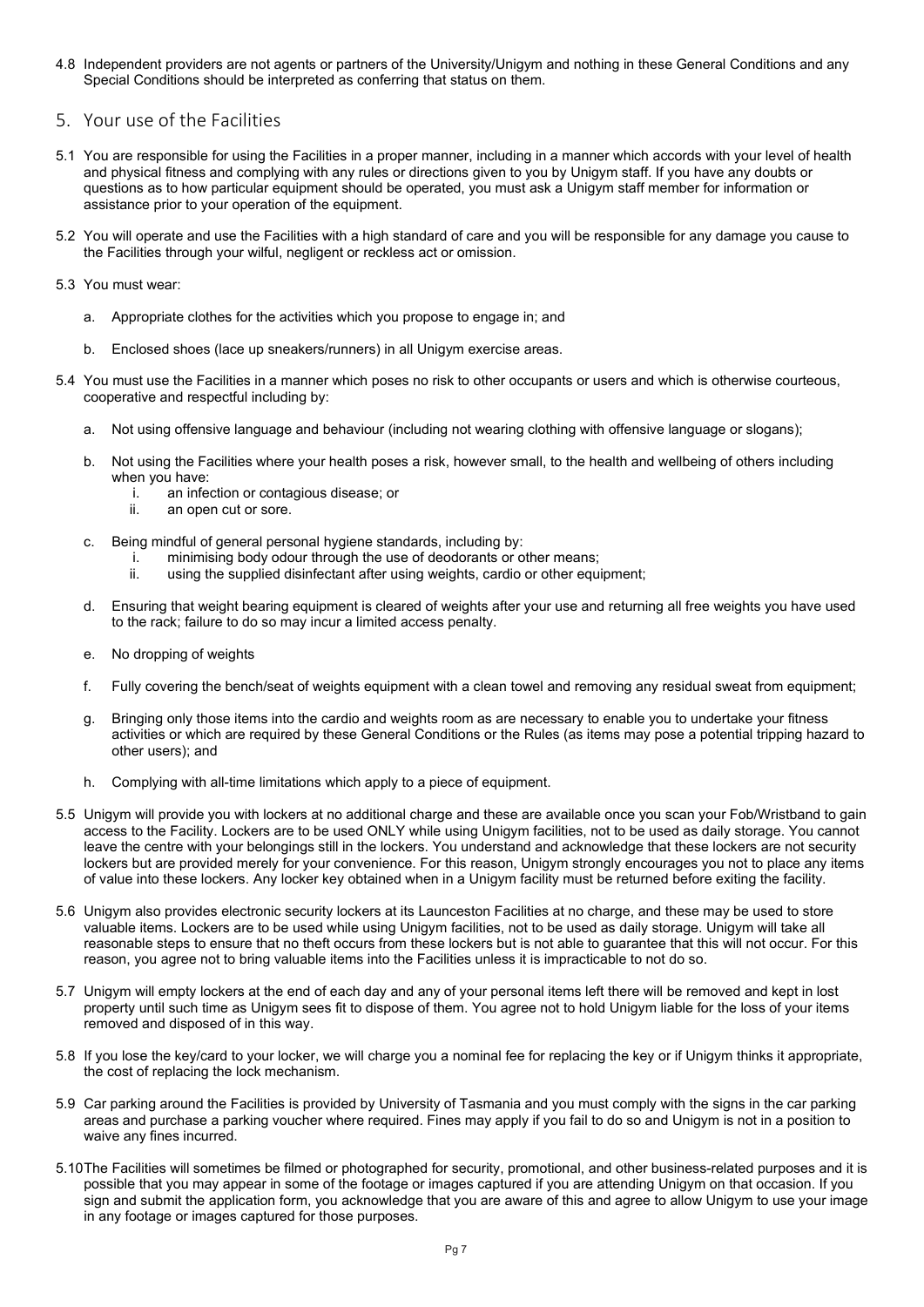- 5.11 You agree not to film or photograph the Facilities (including other users of the Facilities) without the consent of Unigym and any person you wish to film or photograph.
- 5.12 Member usage of the sporting facilities including Sports Hall, Squash and Tennis Courts;
	- a. Current Unigym members can make bookings for exclusive use of the Unigym Sport Hall. Facility fees will apply and must be paid when the booking is made at the Unigym reception or over the phone.
	- b. By requesting a booking, individuals will accept responsibility for payment and the enforcement of facility regulations.
	- c. If you wish to book the sports hall during unstaffed hours all participants are required to be current Unigym members. Bookings are to be made and paid for during staffed hours. Failure to book and pay prior will result in your booking being cancelled.
	- d. The act of bringing in a non-member into the centre during unstaffed hours will result in the member that has made the booking being charged a nominated fee per non-member. Refer to Fob Access Special Terms and Conditions (see clause 5.3).
	- e. Members can use the sports hall when there are no bookings. This is a shared space, a maximum of two sports to be played at one time (one at each end of the Sports Hall). Any activity deemed to be utilising the majority of the sporting facility will require a full court booking and payment.
	- f. Failure to abide by these conditions may result in members unable to request future bookings.
	- g. Members must provide at least 24 hours' notice for bookings to be cancelled. Failure to do so may result in payment being required.
	- h. Members wishing to utilise the sporting facilities on a casual basis, can do so when there are no scheduled bookings.
	- i. Squash courts are available to members. Please refer to the Booking Guidelines for further information.
	- j. Tennis courts are available to members. Please refer to Booking Guidelines for further information.
	- k. Any activity that may be considered dangerous or intimidating to others or damaging to the facilities may be stopped at any time at Unigym' s discretion.
- <span id="page-7-0"></span>6. Risks and liability
- 6.1 While in the Facilities or participating in the Unigym activities or independent activities, you may suffer injuries including broken bones, soft tissue injuries and joint injuries as a result of weights striking you, collision with equipment or other members, or as a result of you slipping on wet flooring.
- 6.2 Unigym is obliged to provide you with services that comply with the provisions of Australian Consumer Law, but where you access Unigym's Facilities and participate in Unigym activities or independent activities, you agree to waive your rights under the Australian Consumer Law to the fullest extent permitted by section 20 of the Civil Liability Act 2002 (Tas) (which applies where the harm you suffer is the result of the materialisation of an obvious risk).
- 6.3 In addition to clause 6.2, you agree that Unigym's liability for your death or personal injury will be limited to where it has been caused by Unigym's reckless disregard for your health or safety.
- 6.4 Without limiting clause 6.3, Unigym will rely on section 20 of the Civil Liability Act 2002 (Tas) to the extent that it applies to any harm you suffer as a result of accessing the Facilities or participating in a Unigym or Independent Activity.
- 6.5 You agree that Unigym will not be liable for your death or personal injury caused by non- Unigym employees, including independent providers, except to the extent that it was contributed to by Unigym's reckless disregard for your safety.
- 6.6 You also agree that Unigym will only be liable for loss of and damage to your personal property arising from Unigym's failure to provide services to you with due care and skill and in a manner fit for the purpose which is reasonable to expect in all the circumstances.
- 6.7 You understand, as a member, access is granted during hours of which Unigym staff are not present within the facility and are aware of the after-hours procedures in place for your safety.
- 6.8 In consideration of the grant of membership to you, you hereby agree:
	- a. to release Unigym and its employees from liability for any actions, suits, proceedings, claims, demands, losses, damages, penalties, fines, costs, and expenses arising from your participation in the Unigym Activities or Independent Activities and from accessing the Facilities, other than where the relevant liability is one for which Unigym has accepted responsibility in these General Conditions; and
	- b. that you will indemnify and hold harmless Unigym, its employees, representatives, and agents in respect of all actions, suits, proceedings, claims, demands, losses, damages, penalties, fines, costs, or expenses however arising as a result of or in connection with your acts or omissions while you are involved in Unigym Activities or Independent activities or from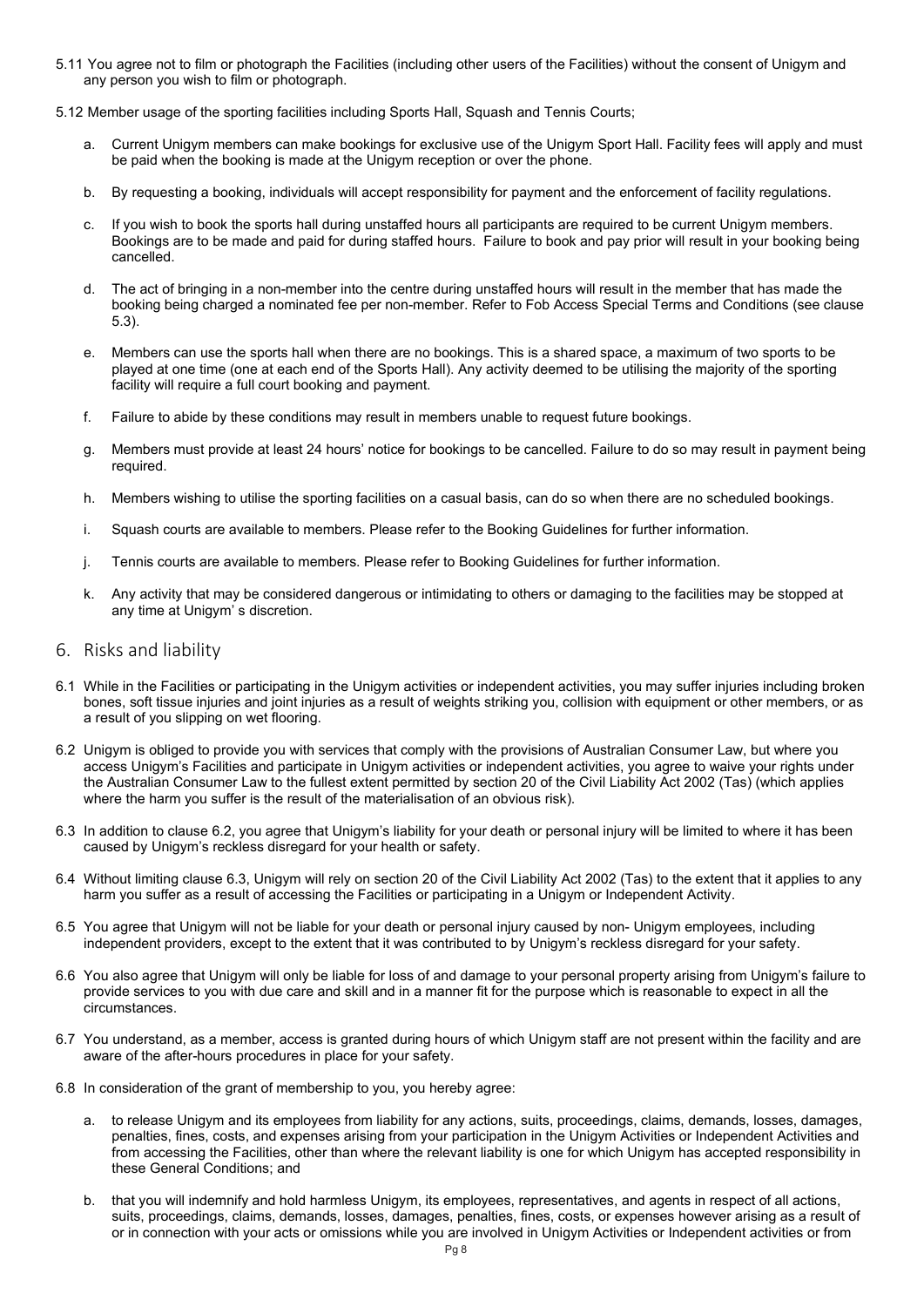your use of the Facilities or services or products provided by Unigym.

#### <span id="page-8-0"></span>7. Your failure to comply

- 7.1 If you do not comply with these General Conditions, the Special Conditions, or the Rules then, without limiting Unigym's rights to cancel your membership and depending on the seriousness of your failure to comply, Unigym may:
	- a. request you leave the Facility immediately;
	- b. refuse you entry to the Facilities or refuse your participation in Unigym Activities for a specified period;
	- c. not admit you to membership in the future.

## <span id="page-8-1"></span>8. Cancellation and related matters

- 8.1 Unigym may cancel your membership immediately without prior notice if you:
	- a. threaten, intimidate, harass, become a significant nuisance or act in an offensive manner to others;
	- b. damage the Facilities or steal any equipment;
	- c. damage or steal the belongings of other users of the Facilities; or
	- d. use or distribute illegal or performance enhancing drugs in or from the Facilities.
- 8.2 Unigym may cancel your membership with notice where you do not comply with these General Conditions, the Special Conditions or the Rules in a manner which is material or on a repeated basis including where you do not pay your membership fees and the amount owing is outstanding for one month after it is due.
- 8.3 You may cancel your membership in accordance with the applicable Special Conditions by submitting a cancellation form to Unigym and you produce supporting documentation to Unigym's reasonable satisfaction to demonstrate that:
	- a. you are suffering from a medical incapacity which prevents you from enjoying the membership benefits which you enjoyed prior to the incapacity occurring; or
	- b. you have permanently relocated outside of Tasmania.
- 8.4 You may also cancel your membership in accordance with the applicable Special Conditions if Unigym breaches its material obligations under the General Conditions or any applicable Special Conditions and the breach is not remedied within 20 business days after you have provided Unigym with written notice of the breach.
- 8.5 The category of membership which you select and the applicable Special Conditions will determine:
	- a. other circumstances in which you are entitled to cancel your membership;
	- b. what will happen when your membership is cancelled;
	- c. your ability to transfer your membership;
	- d. your entitlement to a time stoppage.

Accordingly, please refer to the Special Conditions applicable to your membership which are additional to these General Conditions.

#### <span id="page-8-2"></span>9. Reciprocal Rights

- 9.1 You must apply for Unigym membership for the Facility that you propose to visit most regularly.
- 9.2 Unigym offers reciprocal rights between its Hobart and Launceston Facilities.
- 9.3 Reciprocal rights enable you to use a Unigym Facility other than the one that you applied to join provided that your use of the alternative Facility remains, in Unigym's view, substantially less than your usage of the Facility you have joined.
- 9.4 If your circumstances change (for example you change your place of residence) and you propose to predominantly visit a Facility other than the one you have joined; you must immediately advise Unigym.
- 9.5 Should Unigym become aware that:
	- a. you have purchased membership at one Facility, but you are predominantly using another Facility; and
	- b. you have not informed Unigym of this circumstance on a timely basis then Unigym may cancel your membership.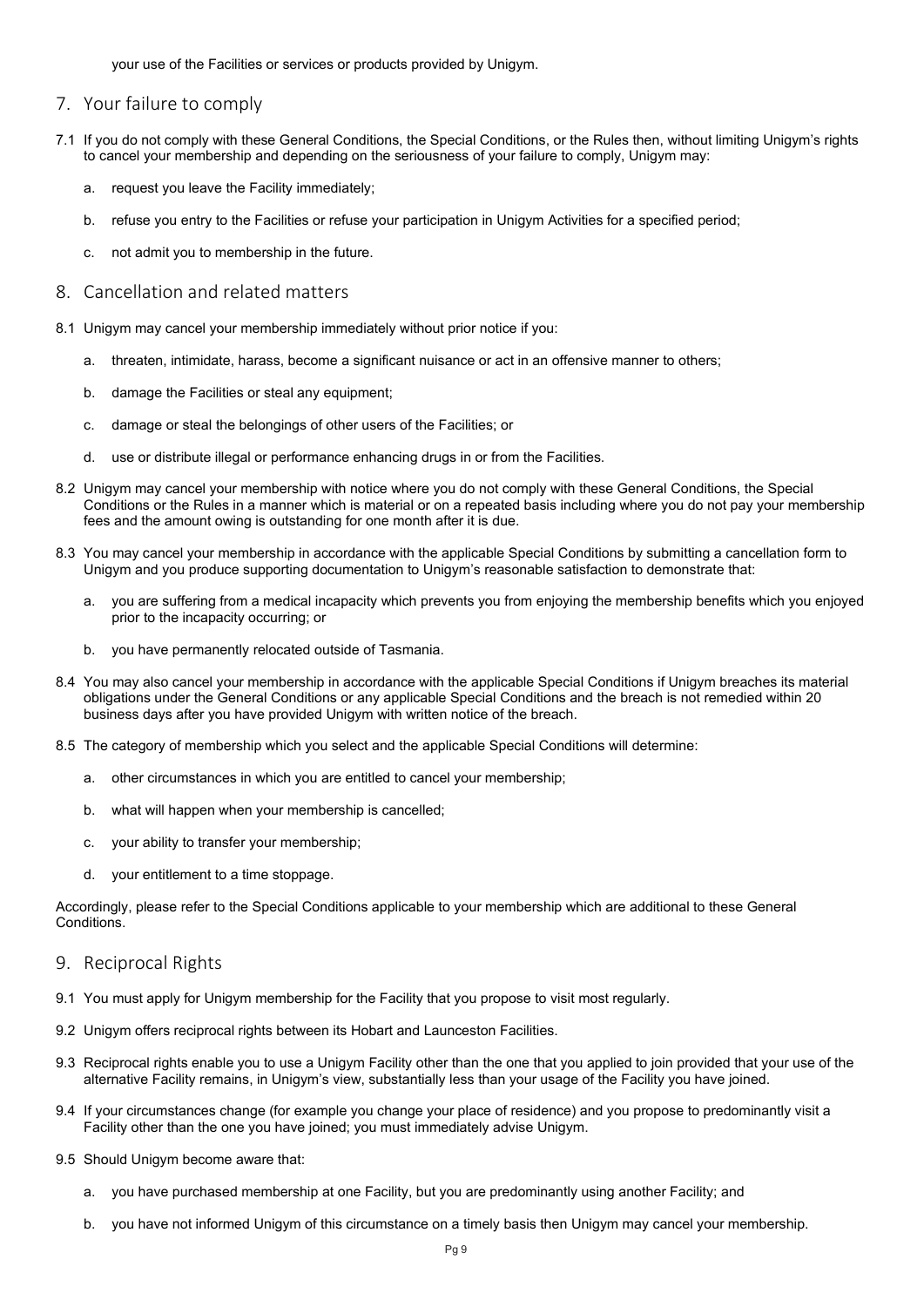## <span id="page-9-0"></span>10.Change of details

- 10.1 You must promptly inform Unigym of any change to your email address, home address, phone numbers, bank account details for payment and any other personal information that is relevant to your membership with Unigym.
- <span id="page-9-1"></span>11.Privacy
- 11.1 Your personal information supplied on the application form is collected for the purpose of allowing Unigym to process, activate, update, and manage your membership and for other administrative purposes of the University of Tasmania.
- 11.2 Generally, your personal information will only be used or disclosed for the purpose in clause 11.1, but it may also be disclosed for another purpose with your consent, or in circumstances where Unigym is permitted or required by law to make a disclosure.
- 11.3 Your personal information will be managed in accordance with the Personal Information Protection Act 2004, and University of Tasmania's Personal Information Privacy Policy.
- 11.4 For more information on how your information is being used, visit the University of Tasmania's website at: http://www.utas.edu.au, or contact Unigym with your questions.

#### <span id="page-9-2"></span>12.Applicable law

- 12.1 These General Conditions and the Special Conditions are governed by the laws applicable in Tasmania and you agree to submit to those laws.
- <span id="page-9-3"></span>13. Severance
- 13.1 If any part of these General Conditions or the relevant Special Conditions is or becomes illegal, void, or unenforceable, this does not invalidate the rest of the terms or conditions.

## <span id="page-9-4"></span>FIXED TERM MEMBERSHIP SPECIAL TERMS AND CONDITIONS

These terms and conditions (Fixed Term Membership Special Terms and Conditions) will apply where you have selected a fixed term membership on your application form. Fixed term memberships (FTMs) are available for the following periods:

- a. 1 Month FTM;
- b. 12 Month FTM.

FTMs allow you to:

- a. have access to the weights and cardio facilities at no additional cost;
- b. participate in Fitness Classes assigned to your membership category at no additional cost;
- c. have access to the sports hall and squash courts (Hobart);
- d. access and utilise the Facilities for the purpose of personal training, with the additional personal training fee to apply.
- <span id="page-9-5"></span>1. Cooling Off Period for 12 Month FTM
- 1.1 If you apply for a 12 Month FTM, you have a seven-day period (Cooling Off Period) during which you may cancel your membership.
- 1.2 Where you apply for a cancellation in accordance with clause 1.1, a refund equal to the amount paid to Unigym for your 12 Month FTM minus a nominal administration fee will be applicable.
- <span id="page-9-6"></span>2. Choosing the appropriate FTM
- 2.1 Unigym offers a choice of FTMs as stated above in order to provide you with flexibility in choosing a period which suits your level of commitment and budget. Your FTM will expire automatically at the end of the relevant period, and you must apply for new membership at or before that time if you wish to continue under a new membership.
- 2.2 Given that cancellation and refunds are limited in accordance with these FTM Special Conditions (see below) you agree to carefully consider the FTM length of time that will suit your needs and capacity to commit before you submit your application, particularly for a longer FTM.
- 2.3 You understand that your FTM Membership entitles you to access the Facilities and general Fitness Classes but that personal training is not included in the FTM fees and will be covered under other Special Conditions.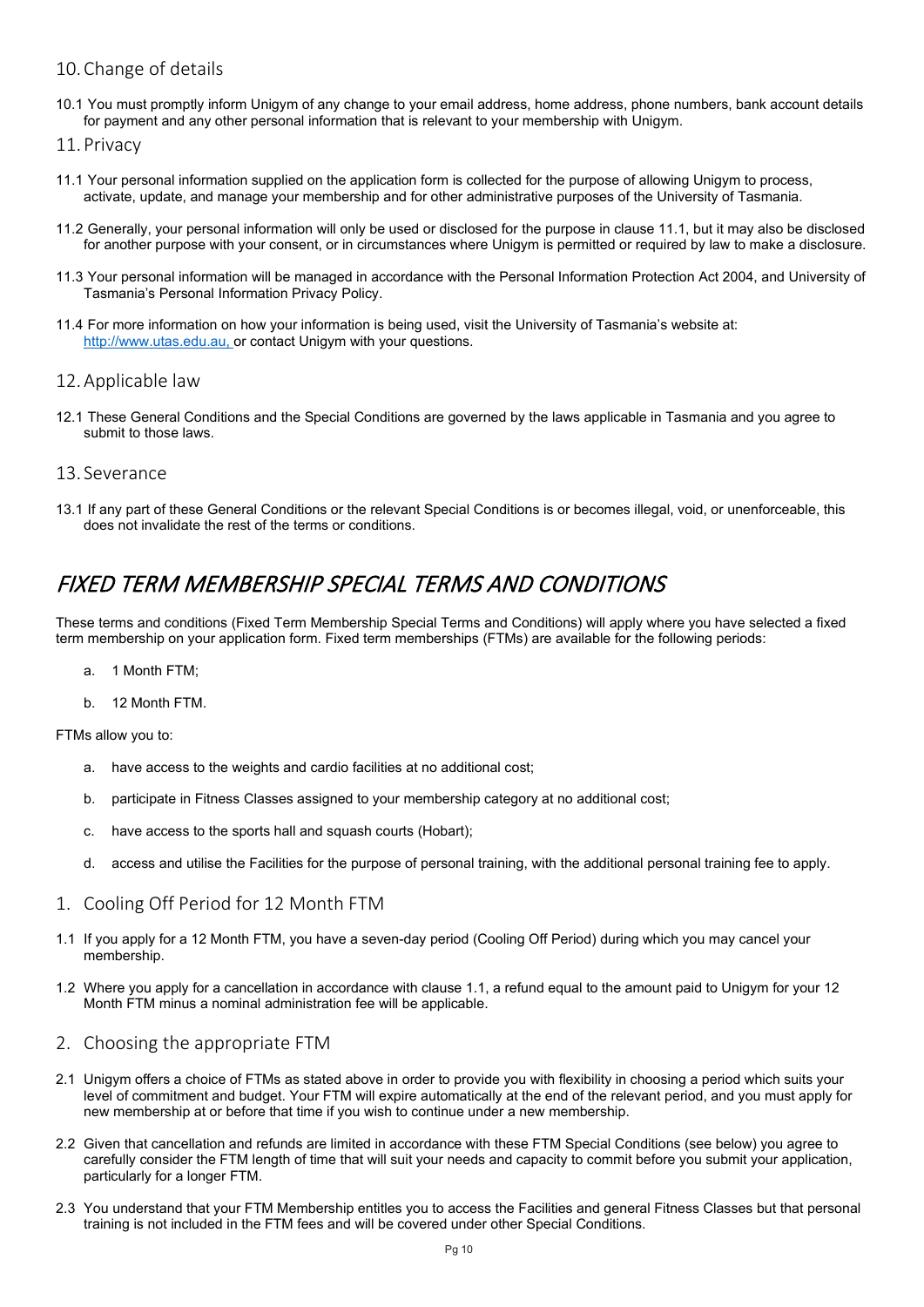- <span id="page-10-0"></span>3. Your ability to cancel your FTM before the end of the term
- 3.1 You may cancel any FTM prior to the expiry of the applicable fixed term by providing Unigym with written notice but only in the following circumstances will a refund apply:
	- a. if a change referred to in clause 1.3 of the General Conditions has occurred and Unigym has formed the view (based on information provided by you) that it is not possible for you to enjoy the membership benefits that you have enjoyed before the change; or
	- b. if you have a 12 Month FTM with at least 4 months to run and clause 8.3 or 8.4 of the General Conditions applies.
- 3.2 If you cancel your FTM in accordance with clause 3.1 then a refund will be applicable which will be equal to the FTM fees paid minus:
	- a. a nominal administration fee;
	- b. a pro rata amount equivalent to FTM fees for the time you have been a member; and
	- c. any other outstanding amounts owing to Unigym.
	- d. cancellation occurs further to clause 8.3(a) or clause 8.4 of the General Conditions.
- <span id="page-10-1"></span>4. Unigym's cancellation of your FTM
- 4.1 If Unigym cancels your FTM before the expiry of the relevant term pursuant to clause 8 of the General Conditions, then the refund arrangements set out in clause 3.2 above will apply except where your membership has been cancelled for:
	- a. damaging the Facilities or stealing the equipment; or
	- b. damaging or stealing the belongings of other users of the Facilities, in which case Unigym may in its discretion refuse to refund any of the FTM fees you have paid. This will be additional to any rights Unigym has to seek to recover amounts from you in respect of the damage or loss you cause.
- <span id="page-10-2"></span>5. Time stoppages
- 5.1 Time stoppages apply to 12 Month FTM only.
- 5.2 If you have taken a 12 Month FTM, you will be entitled to time stoppage for an injury/illness that prevents you from using the facilities greater than 14 days during your membership term, on provision of a medical certificate inclusive of a dated period specified which Unigym reasonably accepts as evidence that you will be unable to enjoy your membership benefits for the period for which you apply for the time stoppage.
- 5.3 If you have a 12 Month FTM, you will also be entitled to time stoppage up to a total of 84 days per 12-month FTM, for a nominal fee.
- 5.4 The time for which your membership has been stopped in accordance with clause 5.1 or 5.2 will be added on to your FTM.
- <span id="page-10-3"></span>6. Transfer of membership
- 6.1 You may only transfer your FTM to another person where:
	- a. you have a 12 Month FTM of which more than 4 months remain;
	- b. the other person falls within the same membership category as you and no additional Special Conditions apply; and
	- c. you pay a nominal administration fee to cover administrative costs and the person to whom you propose to transfer your membership signs all necessary forms and pays all applicable charges.

## <span id="page-10-4"></span>PERIODIC MEMBERSHIP SPECIAL TERMS AND CONDITIONS

These terms and conditions (Periodic Membership Special Terms and Conditions) will apply where you have selected a fortnightly membership option (Periodic Membership) on your application form.

Periodic Membership allows you to:

- a. have access to the weights and cardio facilities at no additional cost;
- b. participate in Fitness Classes assigned to your membership category at no additional cost;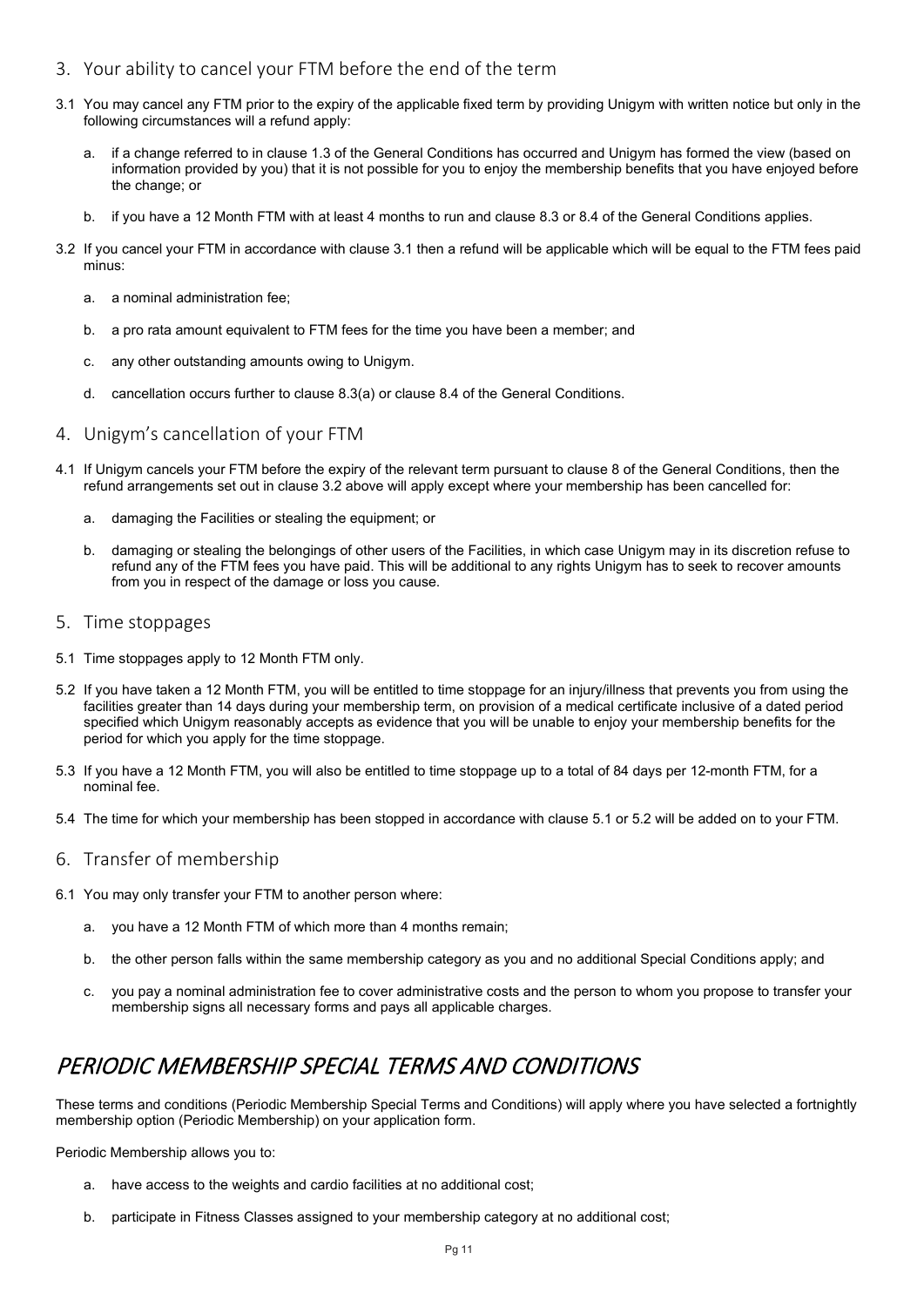- c. have access to the sports hall and squash courts (Hobart);
- d. access and utilise the Facilities for the purpose of personal training, with the additional personal training fee to apply.
- <span id="page-11-0"></span>1. Fees and Payment
- 1.1 Fortnightly membership payments (Periodic Membership Fees) must be paid via a direct debit agreement.

#### <span id="page-11-1"></span>2. Direct Debit Payment

- 2.1 If you nominate for your Periodic Membership fees to be paid by direct debit on the application form, the following terms and conditions will apply.
- 2.2 By nominating payment of your Periodic Membership Fees by direct debit, you authorise Unigym to direct debit your nominated account to facilitate the payment for your Periodic Membership (as increased in accordance with the General Conditions).
- 2.3 You understand that the applicable Periodic Membership Fees will be deducted from your account on or about the Thursday of each fortnight.
- 2.4 On the date your application is accepted and processed, you must pay Unigym a pro rata amount of the applicable fortnightly fee from the joining date to the following fortnightly Thursday by credit card or EFTPOS.]
- 2.5 If your Periodic Membership is cancelled for any reason and you reapply for a further Periodic Membership to be paid by direct debit, the payments listed in clause 2.4 will again need to be paid to implement a new Periodic Membership paid by direct debit.
- 2.6 Unigym will regularly debit your Periodic Membership Fees from your nominated account on/or about the Thursday of each fortnight. If the Thursday of planned debit is not a business day, Unigym will debit your account on the following business day.
- 2.7 In applying for Periodic Membership to be paid by direct debit you agree to:
	- a. ensure that your nominated account can accept direct debits (your financial institution can confirm this);
	- b. ensure that there is sufficient money in your nominated account to enable the applicable fee to be debited;
	- c. advise Unigym before the end of Monday prior to your next payment, if you propose to transfer or close your bank account;
	- d. not advise your bank to stop deducting the applicable Periodic Membership fee from your nominated bank account prior to your membership being cancelled in accordance with these Special Conditions.
- 2.8 If the Periodic Membership Fee cannot be debited from your nominated account (for example because your financial institution does not allow direct debit, or your account is closed or has insufficient funds) then Unigym will contact you via the phone number or email address listed on file or where none is listed at your last known place of address and will require you to promptly make the following payments:
	- a. payment for the Periodic Membership Fee which Unigym had attempted to direct debit from the account
	- b. payment for any default fee charged by Unigym's financial institution for unsuccessfully attempting to direct debit the Periodic Membership Fee.
- 2.9 Until alternative arrangements satisfactory to Unigym are made, and the amounts referred to in clause 2.8 are actually paid, Unigym will place a note on your membership file blocking your access to the Facilities.
- 2.10 If your payment defaults two times in a row for your fortnightly membership and you fail to make any payments or fail to contact Unigym, Unigym will cancel your membership and notify you via phone, email, or where none is listed at your last known place of address.
- 2.11 If the amounts referred to in clause 2.8 remain unpaid after written demand by Unigym for the same, you acknowledge that the total amount will be a debt that Unigym may recover against you, including engaging the services of a registered debt collection agency.
- 2.12 If over the course of your Periodic Membership a pattern of default emerges in relation to your direct debit payments then, in addition to cancelling your Periodic Membership in accordance with clause 4 below, Unigym may refuse any future applications for membership.
- <span id="page-11-2"></span>3. Your cancellation of your Period Membership
- 3.1 Where you cancel your Periodic Membership, no refunds for any amounts paid by you at the time of cancellation will be payable.
- 3.2 In respect of direct debit payment arrangements for Periodic Membership, every effort will be made to cancel your membership<br>Pg 12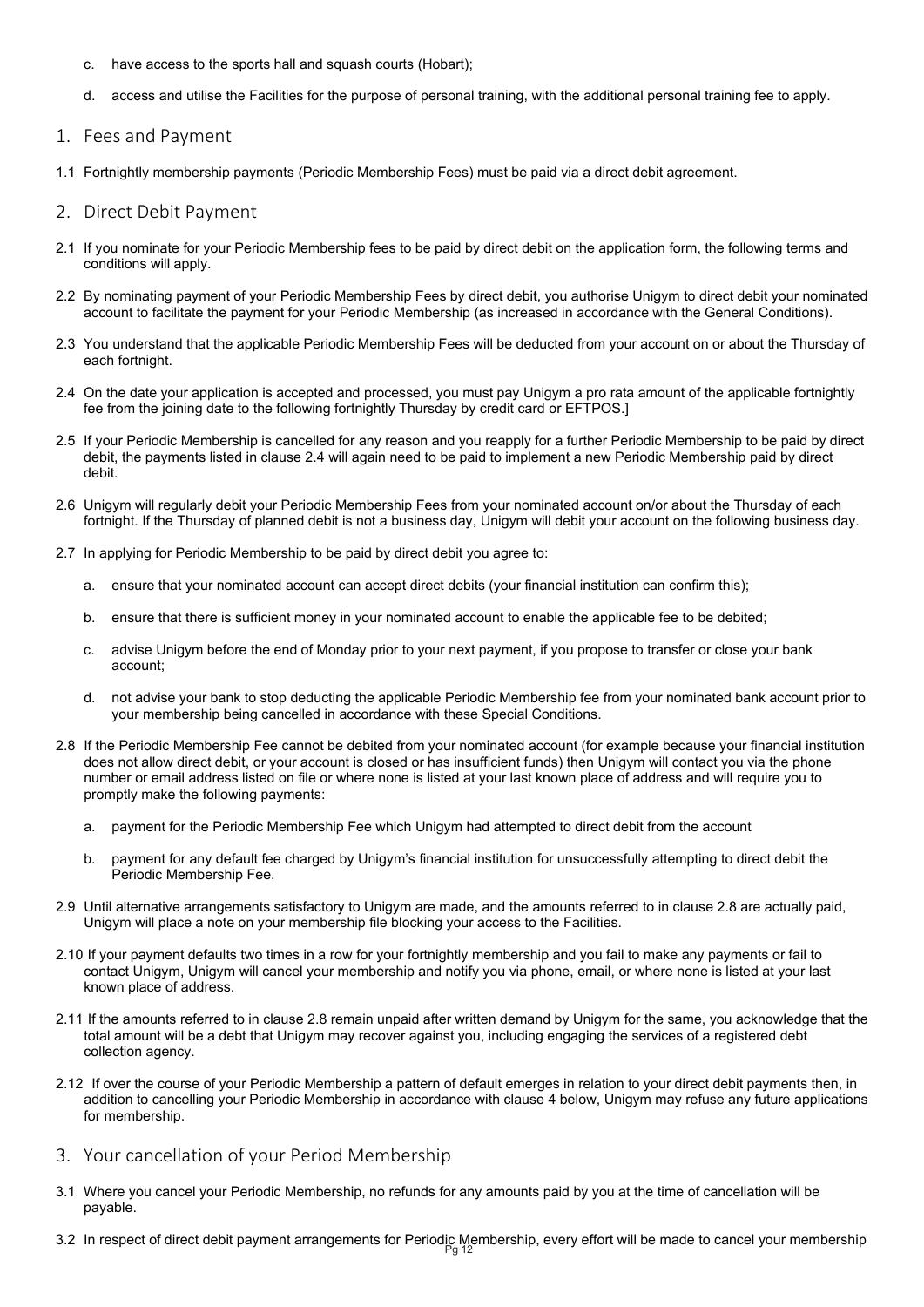promptly upon receipt of the relevant forms. The following requirements do apply:

- a. the cancellation form is given to Unigym prior to the end of Monday of your next fortnightly payment.
- 3.3 However, if you cancel your membership after the Monday of the same week your next payment is deducted, the Periodic Membership Fee for the following fortnight will be debited and if this occurs it will not be refundable. You may however continue to enjoy your membership rights up until the date to which you have paid.
- 3.4 In addition to any Periodic Membership Fee payable under clause 3.2, you will also be required to pay the following amount(s) credit card or EFTPOS when you deliver your cancellation form to Unigym:
	- a. a nominal exit fee (except where clause 3.4 applies); and
	- b. any other outstanding amounts owing to Unigym.
- 3.5 You will not be required to pay the exit fee where:
	- a. you have had a Periodic Membership for 12 successive months or longer;
	- b. cancellation occurs because a change referred to in clause 1.3 of the General Conditions has taken place and Unigym has formed the view (based on information provided by you) that it is not possible for you to enjoy the membership benefits that you have enjoyed before the change; or
	- c. cancellation occurs further to clause 8.3(a) or clause 8.4 of the General Conditions.
- <span id="page-12-0"></span>4. Unigym's cancellation of your Periodic Membership
- 4.1 Where Unigym cancels your Periodic Membership under the General Conditions, clause 3 of these Special Conditions will apply to the calculation of amounts payable by you in such circumstances except where your membership has been cancelled for:
	- a. damaging the Facilities or stealing the equipment; or
	- b. damaging or stealing the belongings of other users of the Facilities in which case Unigym may in its discretion refuse to waive the exit fee which would otherwise apply under clause 3.4. This will be additional to any rights Unigym has to seek to recover amounts from you in respect of the damage or loss you cause.
- 4.2 Where Unigym cancels your membership because of you not paying outstanding amounts owing under clause 2.8, then clause 3.3 only will apply to the amounts you will be required to pay and Unigym will not waive the exit fee. Additionally, where your membership is cancelled under this clause, but you subsequently pay outstanding amounts, Unigym may refuse future applications for Unigym membership by you.
- <span id="page-12-1"></span>5. Time stoppage
- 5.1 You will be entitled to time stoppage for an injury/illness that prevents you from using your Fortnightly Periodic Membership Facilities greater than 14 days, on provision of a medical certificate inclusive of a dated period specified which Unigym reasonably accepts as evidence that you will be unable to enjoy your membership benefits for the period for which you apply for the time stoppage.
- 5.2 You will also be entitled to time stoppage up to a total of 84 days per 12-month FTM for any other reason for a nominal fee.
- 5.3 During the time for which your membership has been stopped in accordance with clause 5.1 or 5.2, your Periodic Membership payments by direct debit will be adjusted accordingly.
- 5.4 Back-dating time stop requests is not applicable to direct debit payment arrangements for Periodic Membership. Every effort will be made to suspend your membership promptly upon receipt of the relevant forms. The following requirement does apply:
	- a. the time stop form is given to Unigym prior to the end of Monday of your next fortnightly payment week.

## <span id="page-12-2"></span>6. Transfer of membership

6.1 Your Periodic Membership is not transferrable.

## <span id="page-12-3"></span>FOB ACCESS OUTSIDE OF STAFFED HOURS TERMS AND CONDITIONS

These terms and conditions (Special Terms and Conditions for Access to Unigym Facilities Outside of Staffed Hours) is applicable to all Unigym Members.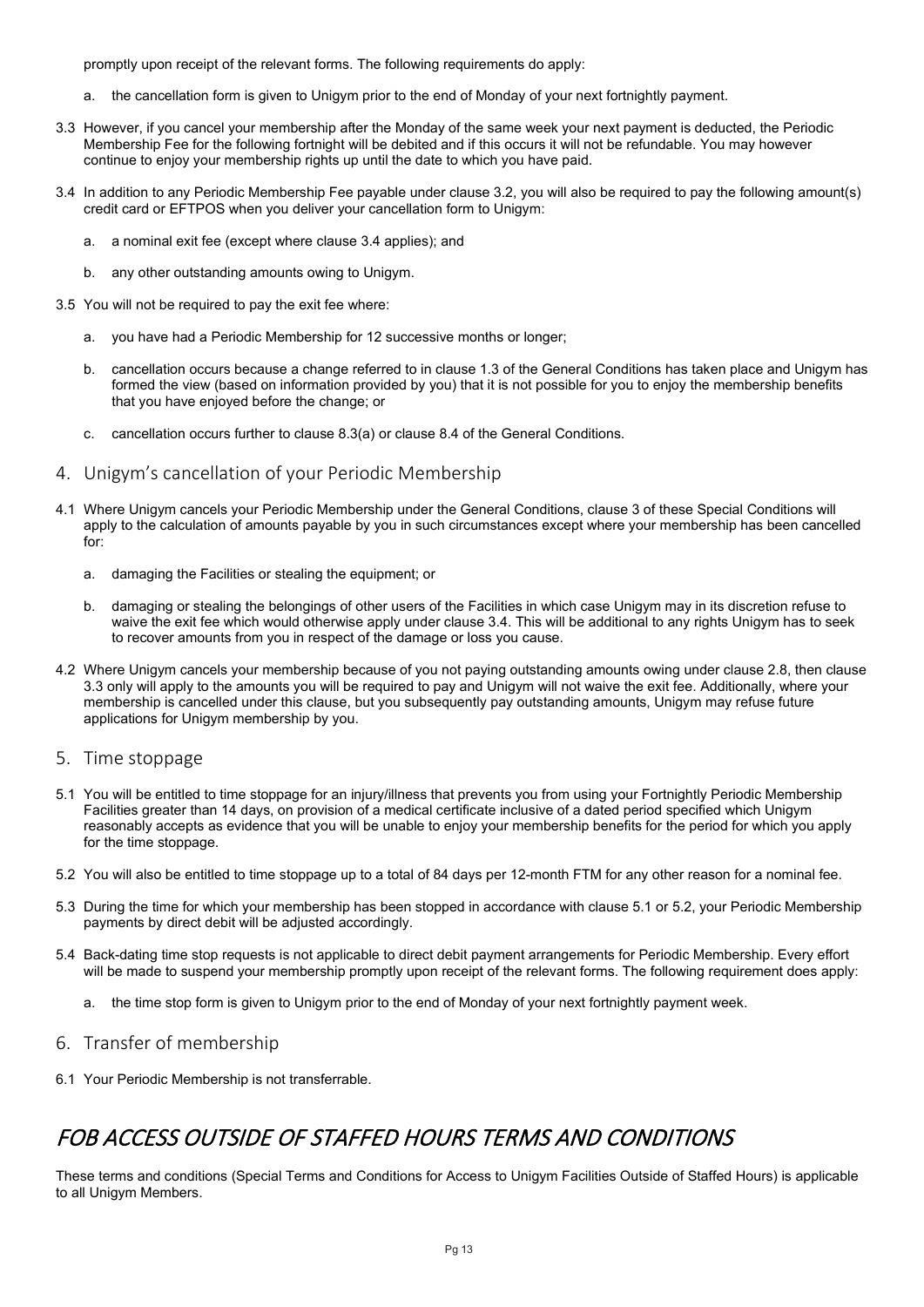- <span id="page-13-0"></span>1. Access
- 1.1 Access to Unigym facilities outside of staffed hours will be made possible using a fob or wristband.
- 1.2 A Unigym fob or wrist band is required for each individual member for out of staffed hours access.
- 1.3 All Unigym members must use their own individual fob or wristband to access the facility. Allowing others access to the facility using your fob or wristband will incur a financial penalty (see clause 5.3).
- 1.4 Access to Unigym facilities is available 7 days a week between the hours of 5.30am and 10pm and it is your responsibility to ensure that you have vacated Unigym premises before the 10pm closing time.
- 1.5 Attempted access to or presence in Unigym outside these hours will result in the attendance of University Security.

#### <span id="page-13-1"></span>2. Staffing of Unigym Facilities

- 2.1 You understand and acknowledge that: Unigym will not be permanently staffed by a Unigym staff member and that your access to and use of Unigym facilities may occur at times when a Unigym staff member will not be present to supervise your activities or respond to your queries.
- <span id="page-13-2"></span>3. Security and Safety
- 3.1 For security purposes, Unigym utilises video surveillance equipment to monitor the Centre on a 24-hour basis.
- 3.2 You understand and acknowledge that:
	- a. by using Unigym, you will be subject to video surveillance and recording;
	- b. video surveillance is limited to the Gym Floor, Group Fitness Rooms, Courts, Foyer, Entry and Exit area only, and is not within the walls of the bathrooms or Changerooms;
	- c. video surveillance will not be used for promotional activities and will only be viewed by security, employees, appropriate University staff as necessary, and if required for, legal purposes.

#### <span id="page-13-3"></span>4. First Aid and Emergency Button

- 4.1 Accessing First Aid/AED or pushing emergency button will alert UTAS security, you understand and acknowledge:
	- a. not to tamper with these devices and use only in an emergency situation;
	- b. upon security arriving, your full cooperation is expected.

#### <span id="page-13-4"></span>5. Entry of a Non-Member

- 5.1 Members are not permitted to grant access to a non-member.
- 5.2 If a member breaches this clause of the agreement, the member agrees that they will be fully liable for the non-member on their personal behalf for any injury, loss or damages attributed to the non-member. (Injury to them, others, or damage to equipment).
- 5.3 The act of bringing a non-member into the centre automatically incurs a penalty fee equivalent of a community casual visit. This will be charged to the member in the following ways: For a member who holds a Direct Debit membership, this amount will be deducted from their nominated account; and for a member on a fixed term membership this fee will automatically be applied to their membership and payment will be made before re-entry.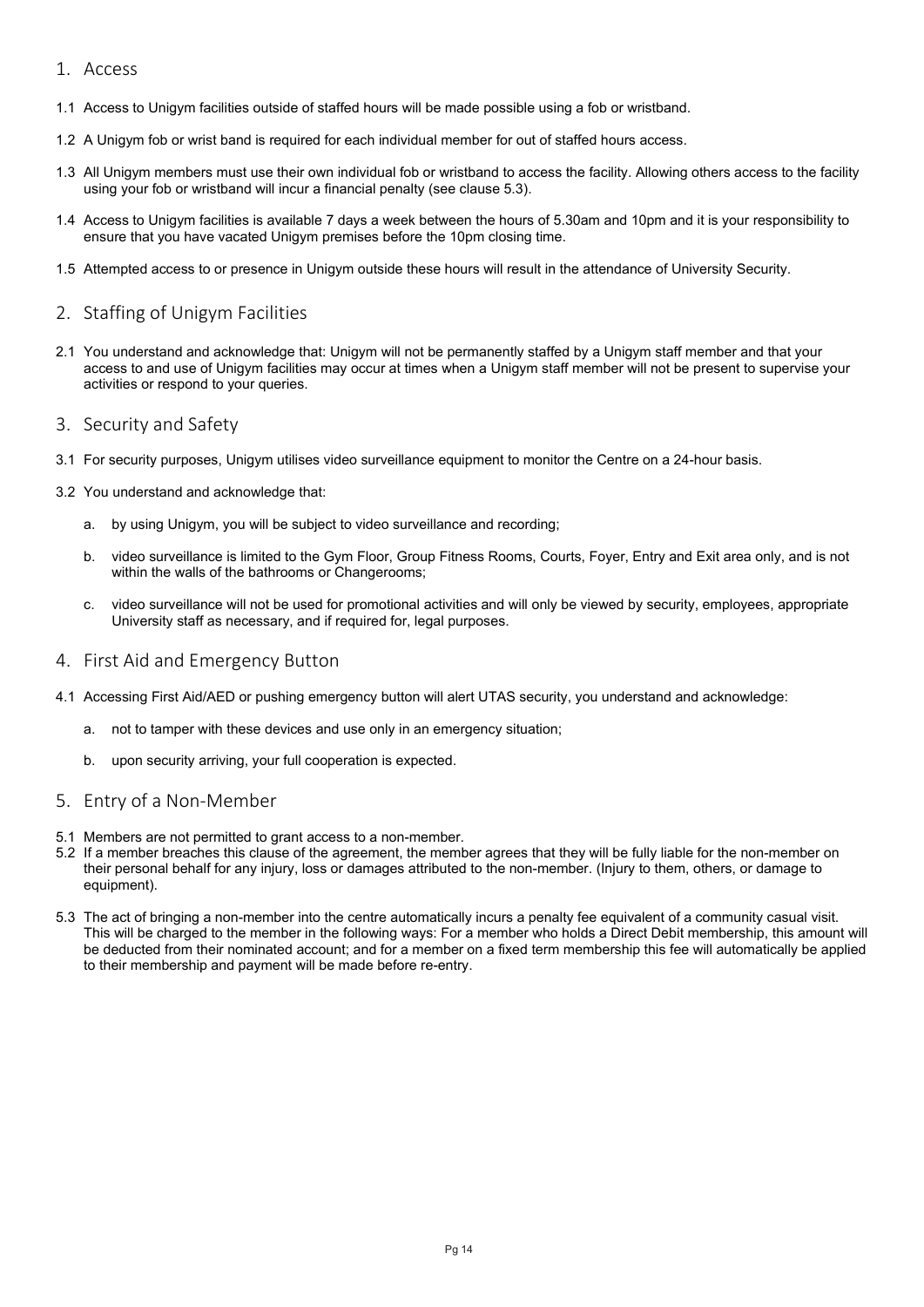## <span id="page-14-0"></span>CASUAL USAGE SPECIAL TERMS AND CONDITIONS

These terms and conditions (Casual Usage Special Terms and Conditions) apply to people who wish to access Unigym Facilities (including the Sports Hall, Squash Courts and Tennis Courts) on a casual basis.

Casual Usage allows you to:

- a. have access to the weights and cardio facilities at the casual hire out rate;
- b. participate in Fitness Classes at cost;
- c. have access to the sports hall, tennis courts and squash courts, at the casual hire out rate;
- d. access and utilise the Facilities for the purpose of personal training, with the additional personal training fee to apply.
- <span id="page-14-1"></span>1. Fees and Charges
- 1.1 An access fee will apply each time you access the facilities or engage in Fitness Classes or Personal Training. The price of the access fee will depend on the facility that you propose to use or the activity you engage in. Access fees are available in the Unigym Facilities Price List. Access fees must be paid prior to entering the requested facilities.
- 1.2 Refunds and upgrades are not available for Casual Usage.
- 1.3 Unigym may increase the access fee or other charges at its discretion, however Unigym will be provide notice of any impending price increases in accordance with the General Conditions.
- <span id="page-14-2"></span>2. Application for Casual Usage
- 2.1 An initial Casual Entry form must be completed in full and if accepted, will be valid for 12 months.
- 2.2 All casual entry must sign the visitor book at reception

## <span id="page-14-3"></span>COMMUNITY CONCESSION SPECIAL TERMS AND CONDITIONS

These terms and conditions (Concession Membership Special Terms and Conditions) apply to people who are not students or staff of University of Tasmania but who are eligible for a Unigym membership at a concession rate (Concession Membership).

- <span id="page-14-4"></span>1. Eligibility for Concession Membership
- 1.1 The following persons are eligible for a Concession Membership at the applicable discounted rates:
	- a. persons on a disability support pension or single parent pension;
	- b. senior citizens;
	- c. alumni of University of Tasmania; and
	- d. non-University of Tasmania students who are 18 years of age or over (External Students) with the exclusion of secondary (Year 12) school students.
- 1.2 The following will suffice as evidence that you are eligible for Concession Membership:
	- a. in the case of a pensioner, a pensioner concession card issued by the Australian Government;
	- b. in the case of a senior citizen, a senior citizen's card issued by a State or Territory Government;
	- c. in the case of an alumni, an alumni card issued to you by the University of Tasmania Student Centre or Alumni Office; or verification of the UTAS Graduation verification website,
	- d. in the case of External Students, a valid student card indicating that you are an enrolled student at the time of application.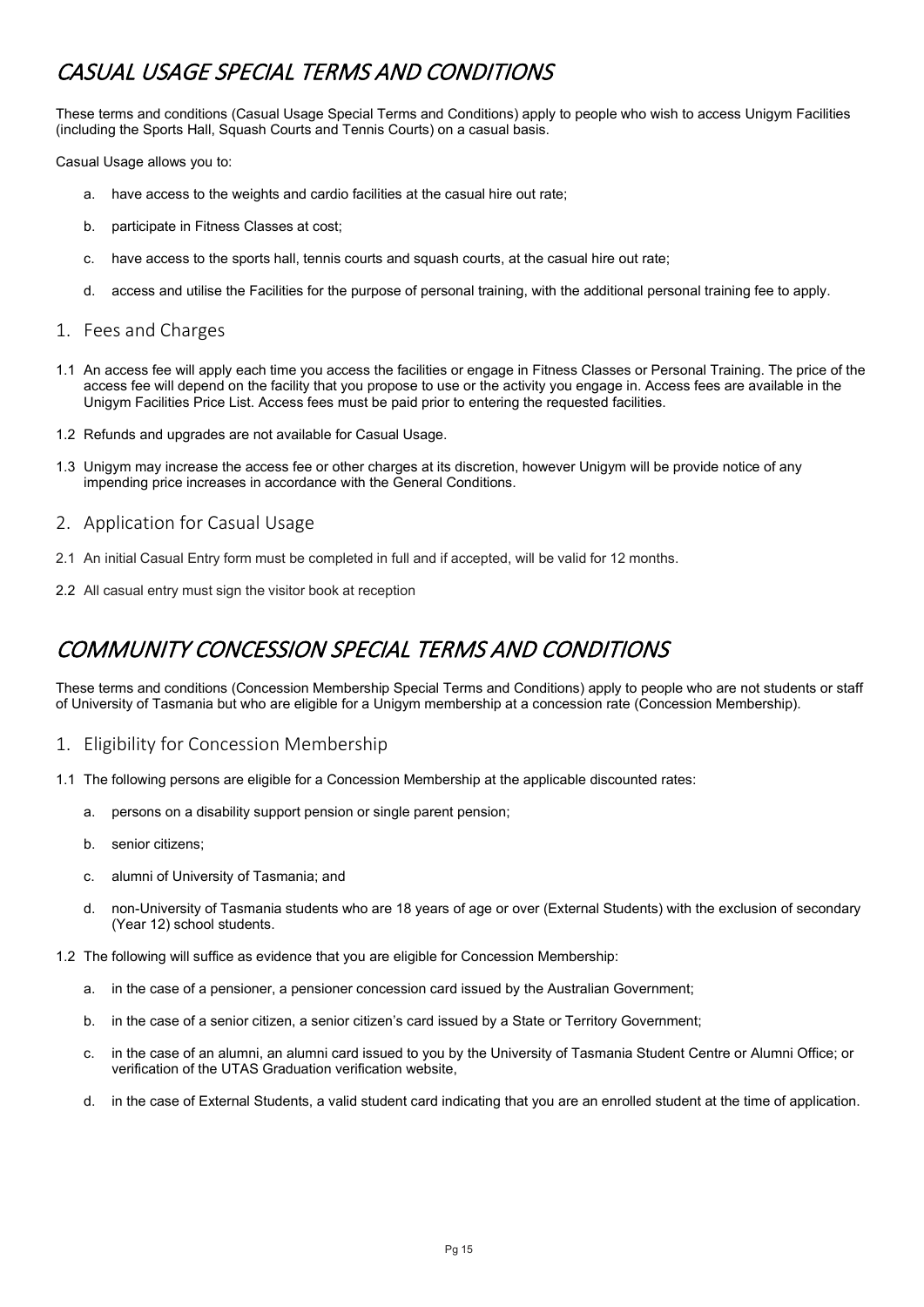## <span id="page-15-0"></span>SECONDARY SCHOOL MEMBERSHIP SPECIAL TERMS AND CONDITIONS

These terms and conditions (Secondary Membership Special Terms and Conditions) apply to people who are accepted as members of Unigym until their secondary school education concludes.

- <span id="page-15-1"></span>1. Applying for Secondary Membership – Unigym has two categories for secondary membership
- 1.1 14-15 years and 16-18 years. Persons from the minimum age of 14 to the maximum age of 18 at the time of their application are eligible for Secondary Membership at the rates set out on the application form and increased in accordance with the General Conditions or these conditions.
- 1.2 Applications for Secondary 14-15 Membership will only be considered and accepted where the member's parent or adult guardian:
	- a. also applies to be and is accepted as a member of Unigym; and
	- b. completes and signs a Health Screen for and on behalf of the Secondary Member.
	- c. participates in a 15-minute safety and equipment induction with Unigym Staff
- 1.3 Where Secondary 14-15 Membership is activated by Unigym, the Guardian agrees to be bound by the General Conditions, these Secondary Membership Terms and Conditions and any other applicable Special Conditions:
	- a. in respect of their role as Guardian;
	- b. for and on behalf of the Secondary Member in respect of the acts or omissions of the Secondary Member.
- 1.4 Applications for Secondary 16-18 Membership will only be considered and accepted where the member:
	- a. completes and signs a Health Screen.
	- b. participates in a 15-minute safety and equipment induction with Unigym Staff.
- 1.5 Secondary Members are eligible to join Unigym under a FTM, Periodic Membership or a Casual Membership.
- 1.6 At the time of application, Unigym will provide Secondary Members with information, based in their age, as to:
	- a. the Unigym Activities they may participate in and any conditions applicable to their participation; and
	- b. the Unigym Facilities they may access and any conditions applicable to that access.
- <span id="page-15-2"></span>2. Payment
- 2.1 All Secondary Membership fees may be paid via direct debit or upfront by credit card or EFTPOS.
- 2.2 Membership fees have been determined based on the age of the Secondary Member at the time of application, and Unigym may increase amounts payable where the Secondary Member moves into a higher age group.
- 2.3 Secondary membership ceases when member concludes their Secondary Education (Year 12).
- <span id="page-15-3"></span>3. Secondary 14-15 Members to be accompanied by a Guardian
- 3.1 Unigym staff will not be responsible for supervising Secondary Members other than where they are doing so as a result of the member's participation in a Unigym Activity in which case such supervision will be limited to guidance in relation to the particular Unigym Activity and will not extend to general supervision.
- 3.2 The information provided under clause 1.6 of these Special Conditions will stipulate when it is mandatory for a Secondary Member to be accompanied by a Guardian.
- 3.3 Guardians accompanying a Secondary 14-15 Member will be responsible for overseeing the Secondary Member's actions and protectingthe general welfare of the Secondary Member whilst they are in a Facility.
- 3.4 Even where Unigym does not make it mandatory for a Secondary Member to be accompanied by a Guardian, it is strongly recommended that this occurs. If Secondary Members use the Facilities or participate in Unigym Activities without their Guardian in attendance and they suffer an injury or loss, it is agreed that Unigym will be released from any all and all liability in respect of any claim or demand whether in contract or tort on the basis that Unigym provided inadequate or no general supervision or oversight orrelated bases.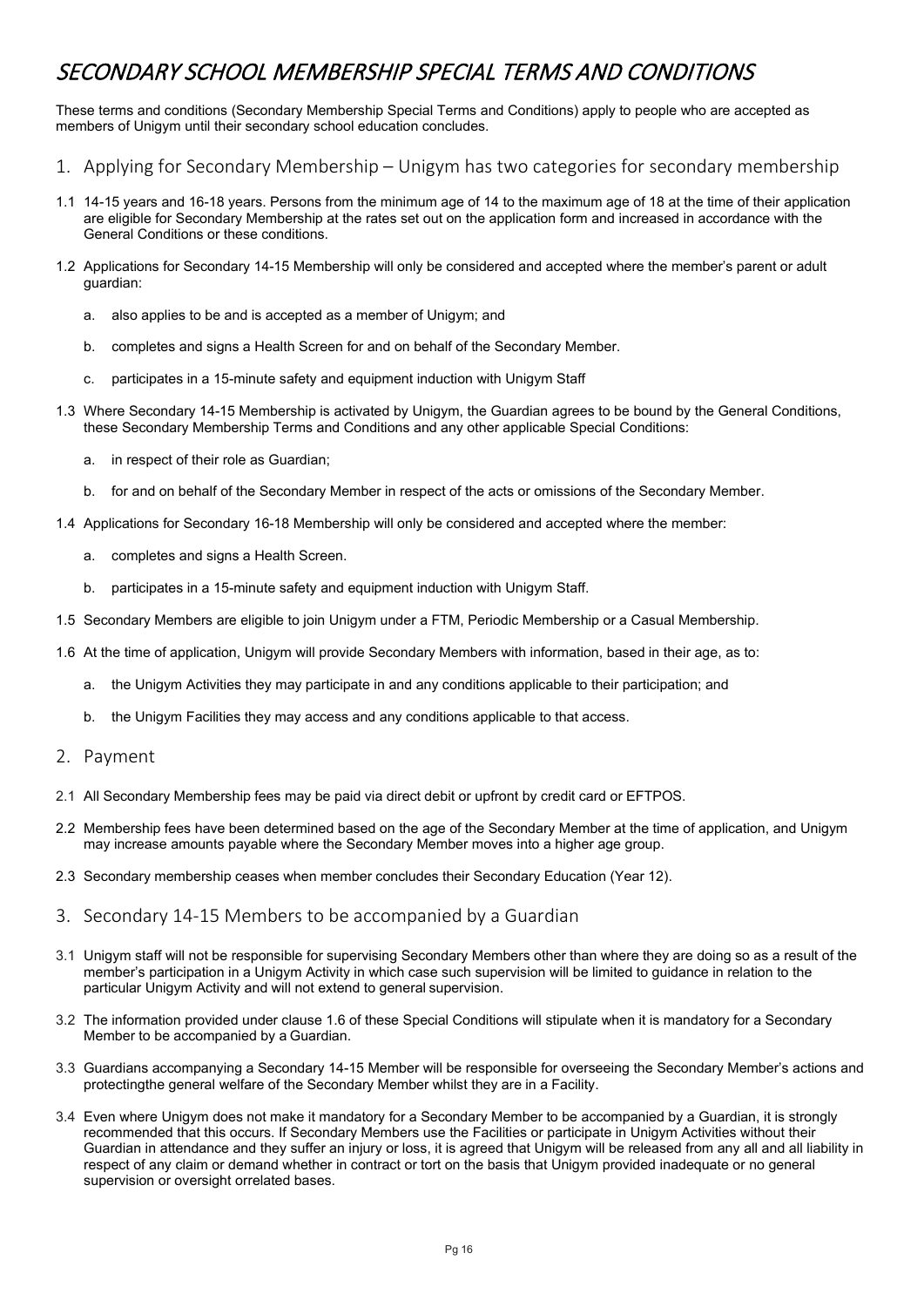## <span id="page-16-0"></span>UNIVERSITY OF TASMANIA STUDENT MEMBERSHIP SPECIAL TERMS AND **CONDITIONS**

These terms and conditions (University of Tasmania Student Membership Special Terms and Conditions) will apply where you are an enrolled student of University of Tasmania.

- <span id="page-16-1"></span>1. Eligibility for student discount rates
- 1.1 All enrolled students of University of Tasmania are entitled to Unigym membership at the discounted rates set out on the application form and increased in accordance with the General Conditions. Student card must be sighted by Unigym staff on becoming a member
- <span id="page-16-2"></span>2. Fixed Term Membership
- 2.1 Your application for a FTM at student discount rates will only be accepted where you are currently enrolled as a student of University of Tasmania.
- 2.2 You FTM will continue to be valid until the expiry date of your selected FTM, even if your enrolment has ceased prior to your membership expiring.
- <span id="page-16-3"></span>3. Direct Debit Membership
- 3.1 Your Periodic Membership will be calculated at student rates for so long as you are an enrolled student of University of Tasmania.
- 3.2 If your student status changes, please refer to 2.2 in general Terms and Conditions.

## <span id="page-16-4"></span>UNIVERSITY OF TASMANIA STAFF/SALARY SACRIFICE MEMBERSHIP SPECIAL TERMS AND CONDITIONS

These terms and conditions (University of Tasmania Staff/Salary Sacrifice Membership Special Terms and Conditions) will apply where you are a University of Tasmania employee who is eligible to salary sacrifice and you have selected to salary sacrifice your Unigym membership fees.

#### <span id="page-16-5"></span>1. Eligibility

- 1.1 All University of Tasmania staff members (including full time, contract, part time and casual) are entitled to Unigym memberships at the discounted rates set out on the Price List and increased from time to time in accordance with the General Conditions once a current UTAS staff card has been sighted.
- <span id="page-16-6"></span>2. Payment of membership fees by Salary Sacrifice
- 2.1 If you are a University of Tasmania staff member (other than a casual staff member) you may make the following arrangements for payment of your membership fees by salary sacrifice:
	- a. you may arrange for any of the FTMs to be paid in one up front lump sum deduction from your salary (Staff FTM); or
	- b. you may select the fortnightly salary sacrifice option in which a nominated amount will be deducted periodically from your fortnightly salary (Staff Fortnightly Membership).
- 2.2 You acknowledge that where you sign and submit the application form on the basis that your fees will be paid by way of salary sacrifice, the salary payable to you by University of Tasmania will be reduced by the amounts indicated on the application form. Superannuation benefits will continue to be based on your salary before the reduction.
- 2.3 You acknowledge and agree that these salary sacrifice arrangements:
	- a. will be revoked automatically if taxation legislation removes the option to pay your membership fees by salary sacrifice; and
	- b. will be revoked where your employment with University of Tasmania ceases.
- <span id="page-16-7"></span>3. Payment of Up-Front Salary Sacrifice
- 3.1 Where you have selected a Staff FTM, the total FTM fee for your category of membership will be deducted from your first available pay after your application is processed.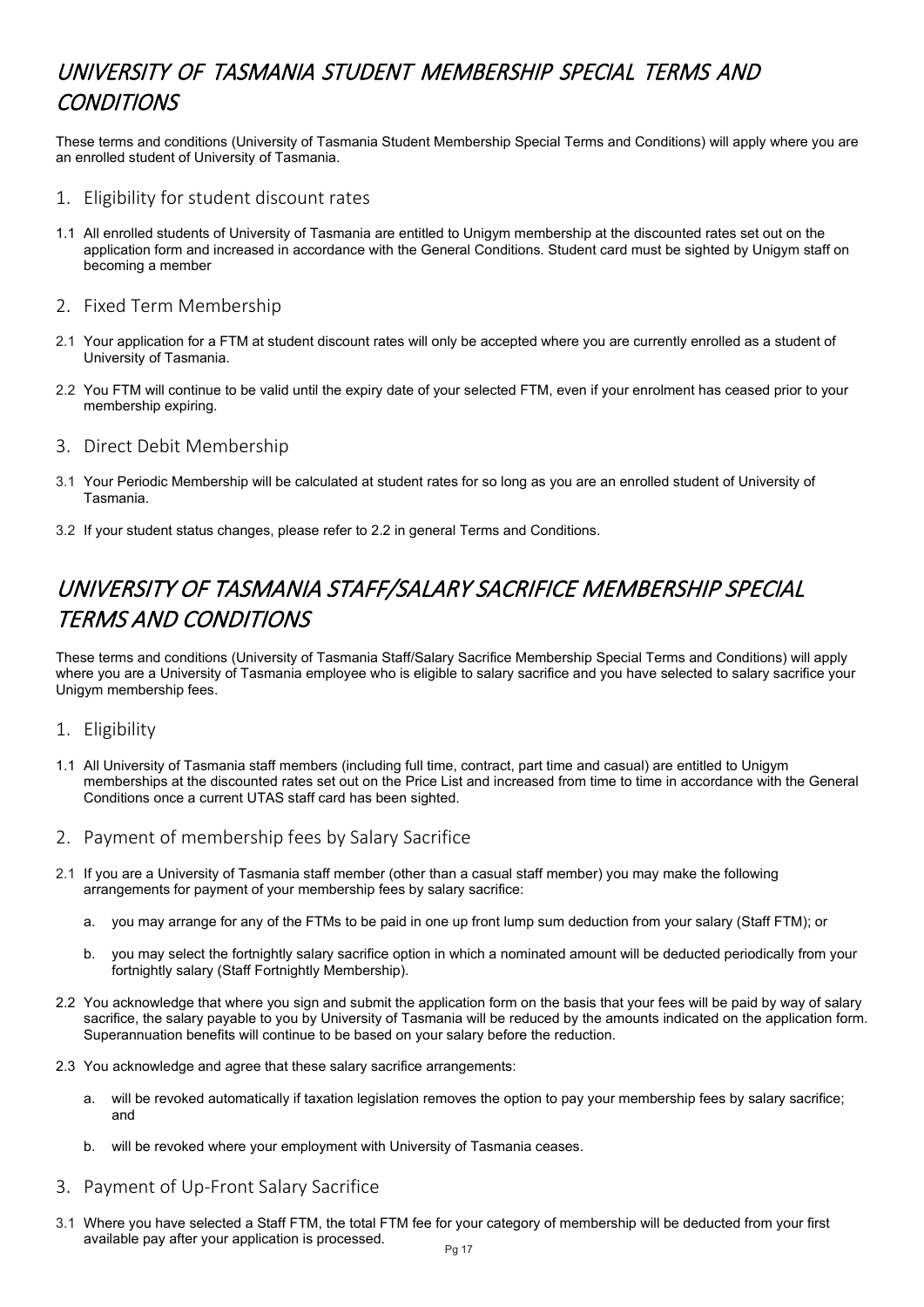- <span id="page-17-0"></span>4. Payment of Staff Fortnightly Membership
- 4.1 Where you have selected a Staff Fortnightly Membership which is accepted and processed, two fortnightly membership fees will be deducted from your first available pay. Thereafter, the applicable fortnightly membership fees will be deducted directly from your salary in advance.
- <span id="page-17-1"></span>5. Your cancellation of your Staff FTM
- 5.1 You may cancel your Staff FTM prior to the expiry of the applicable fixed term by providing Unigym with a completed cancellation form, however, only in the following circumstances will a refund apply:
	- a. if a change referred to in clause 1.3 of the General Conditions has occurred and Unigym has formed the view (based on information provided by you) that it is not possible for you to enjoy the membership benefits that you have enjoyed before the change; or application form and increased in accordance with the General Conditions.
	- b. you 12 Month FTM with at least 4 months to run and clause 8.3 or 8.4 of the General Conditions applies.
- 5.2 If you cancel your Staff FTM in accordance with clause 5.1 then, a refund will be available which will be equal to the Staff FTM fees paid to Unigym via salary sacrifice minus:
	- a. a nominal administration fee;
	- b. a pro rata amount equivalent to Staff FTM fees for the time you have been a member; and
	- c. any other outstanding amounts owing to Unigym.
- <span id="page-17-2"></span>6. Unigym's cancellation of your Staff FTM
- 6.1 If Unigym cancels your Staff FTM before the expiry of the relevant term pursuant to clause 8 of the General Conditions, then the arrangements set out in clause 5.2 above will apply except where your membership has been cancelled for:
	- a. damaging the Facilities or stealing the equipment; or
	- b. damaging or stealing the belongings of other users of the Facilities in which case Unigym may in its discretion refuse to refund any of the Staff FTM fees you have paid. This will be additional to any rights Unigym has to seek to recover amounts from you in respect of the damage or loss you cause.
- <span id="page-17-3"></span>7. Your cancellation of your Staff Fortnightly Membership
- 7.1 Subject to this clause 7, you may cancel your Staff Fortnightly Membership without reason by completing a cancellation form and bringing it in to a Unigym Facility at any time.
- 7.2 Unigym will endeavour to give effect to the cancellation as soon as possible after it receives your cancellation form, but you acknowledge that it may take up to 30 days after receipt of the form (or up to 45 days if the notice is given less than 30 days prior to the Christmas or Easter holiday periods) to give effect to the cancellation (Cancellation Period).
- 7.3 During the Cancellation Period, fortnightly deductions from your salary will continue up to a maximum of 2 deductions over the normal 30-day Cancellation Period but up to a maximum of 3 over a holiday Cancellation Period. If any salary deductions are made in addition to these, they will be refunded to you.
- 7.4 You may enjoy your membership entitlements until such time as your membership actually expires (ie one fortnight after the last deduction from your salary is made). It is recommended that you check your pay roll details (for example on MyHR) over the Cancellation Period to ascertain whether a deduction has been made.
- 7.5 In addition to the fortnightly deductions payable until cancellation takes effect, you will also be required to pay the following amounts in by credit card or EFTPOS when you deliver your cancellation form to Unigym; any other outstanding amounts owing to Unigym.
- <span id="page-17-4"></span>8. Unigym's cancellation of your Staff Fortnightly Membership
- 8.1 Where Unigym cancels your Staff Fortnightly Membership under the General Conditions, clause 7.5 of these Special Conditions will apply to the calculation of amounts payable by you in such circumstances except where your membership has been cancelled for:
	- a. damaging the Facilities or stealing the equipment; or
	- b. damaging or stealing the belongings of other users of the Facilities in which case Unigym may also seek to recover amounts from you in respect of the damage or loss you cause.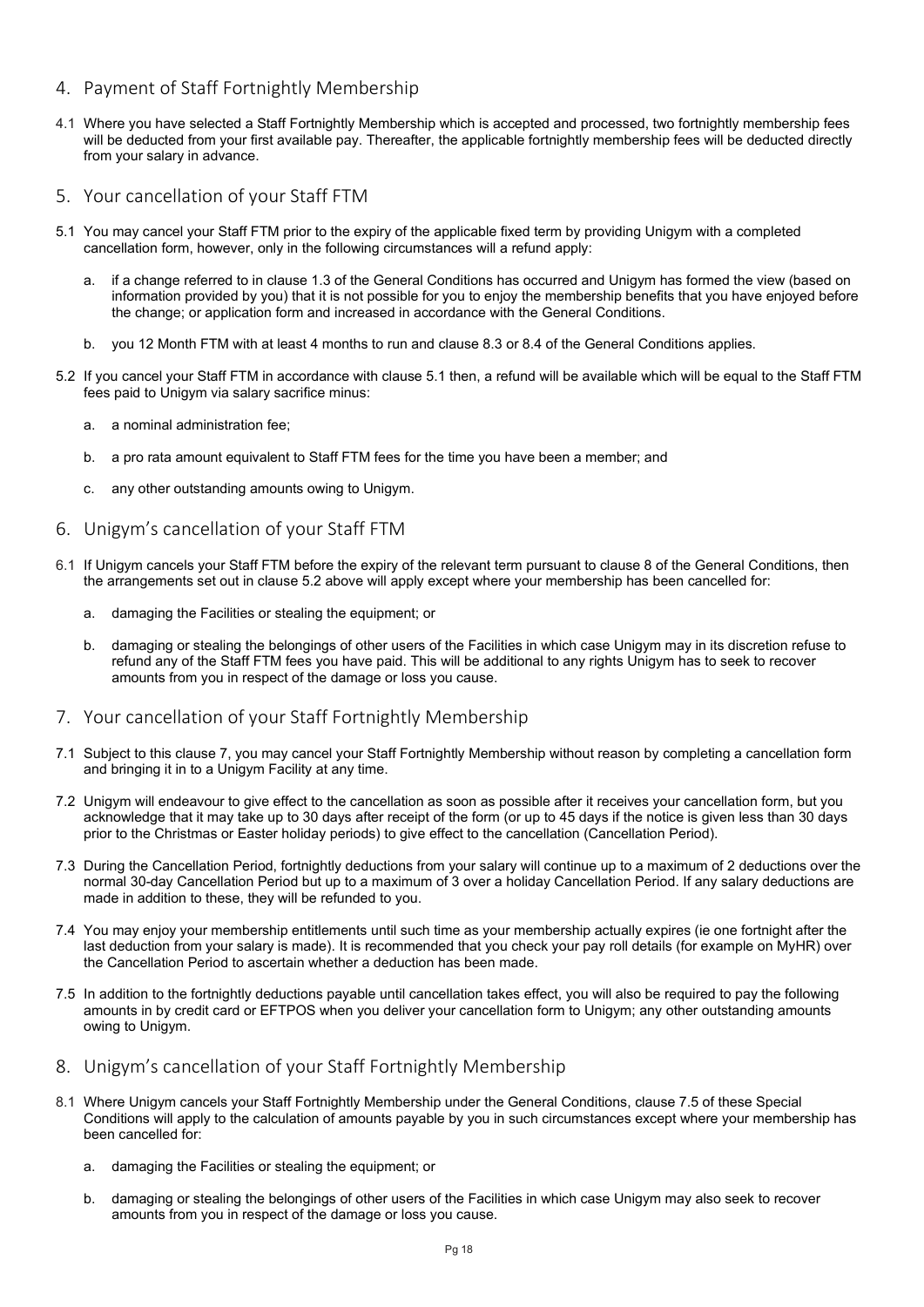### <span id="page-18-0"></span>9. Time stoppage

- 9.1 If you have taken out a 12 Month Staff FTM you will be entitled to time stoppage for an injury/illness that prevents you from using the facilities greater than 14 days during your membership term, on provision of a medical certificate which Unigym reasonably accepts as evidence that you will be unable to enjoy your membership benefits for the period for which you apply for the time stoppage.
- 9.2 If you have a 12-month Staff FTM, you will also be entitled to time stoppage up to a total of 84 days per 12-month FTM or any other reason for a nominal fee.
- 9.3 Fortnightly Salary Sacrifice are not entitled to a timestop.
- <span id="page-18-1"></span>10. Inconsistency between these Special Conditions and other Special Conditions
- 10.1 These University of Tasmania Staff Special Conditions assume that you will elect to pay for your membership via salary sacrifice but you may nevertheless elect to pay otherwise.
- 10.2 Where you elect to pay for your membership otherwise than by salary sacrifice, then the FTM Special Conditions and Periodic Membership Special Conditions will apply to your chosen method of payment and the refunds and charges on cancellation, and those conditions will override these University of Tasmania Staff Special Conditions to the extent that there is any inconsistency.
- 10.3 Other than as provided in clause 10.2, these University of Tasmania Staff Special Conditions will prevail over the other Special Conditions.
- <span id="page-18-2"></span>11. Transfer of membership
- 11.1 Neither of your Staff FTM nor your Staff Fortnightly Membership is transferrable.

## <span id="page-18-3"></span>LOW IMPACT MEMBERSHIP SPECIAL TERMS ANDCONDITIONS

These terms and conditions (Low Impact Membership Special Terms and Conditions) apply to people who are 50 years and over.

- <span id="page-18-4"></span>1. Eligibility for Low Impact Membership
- 1.1 Persons 50 years or over are eligible for a Low Impact Membership at the applicable discounted rates.
- 1.2 The following will suffice as evidence that you are eligible for Concession Membership:
	- a. Current Drivers License;
	- b. Birth Certificate;
	- c. Passport; or
	- d. other evidence regarded by Unigym as acceptable.
- 1.3 At the time of application, Unigym will provide Low Impact Members with information as to the Unigym Activities they mayparticipate in and any additional conditions applicable to their participation.

## <span id="page-18-5"></span>COURT MEMBERSHIP SPECIAL TERMS AND CONDITIONS

These terms and conditions (Court Membership Special Terms and Conditions) will apply where you have selected a court membership on your application form.

- <span id="page-18-6"></span>1. Eligibility
- 1.1 Persons aged 16 years and over are eligible for a Court Membership.
- <span id="page-18-7"></span>2. Access
- 2.1 An access fob will be provided upon registering for a membership, the fob will only permit access into eligible court facilities.
- 2.2 Access fobs are for personal use only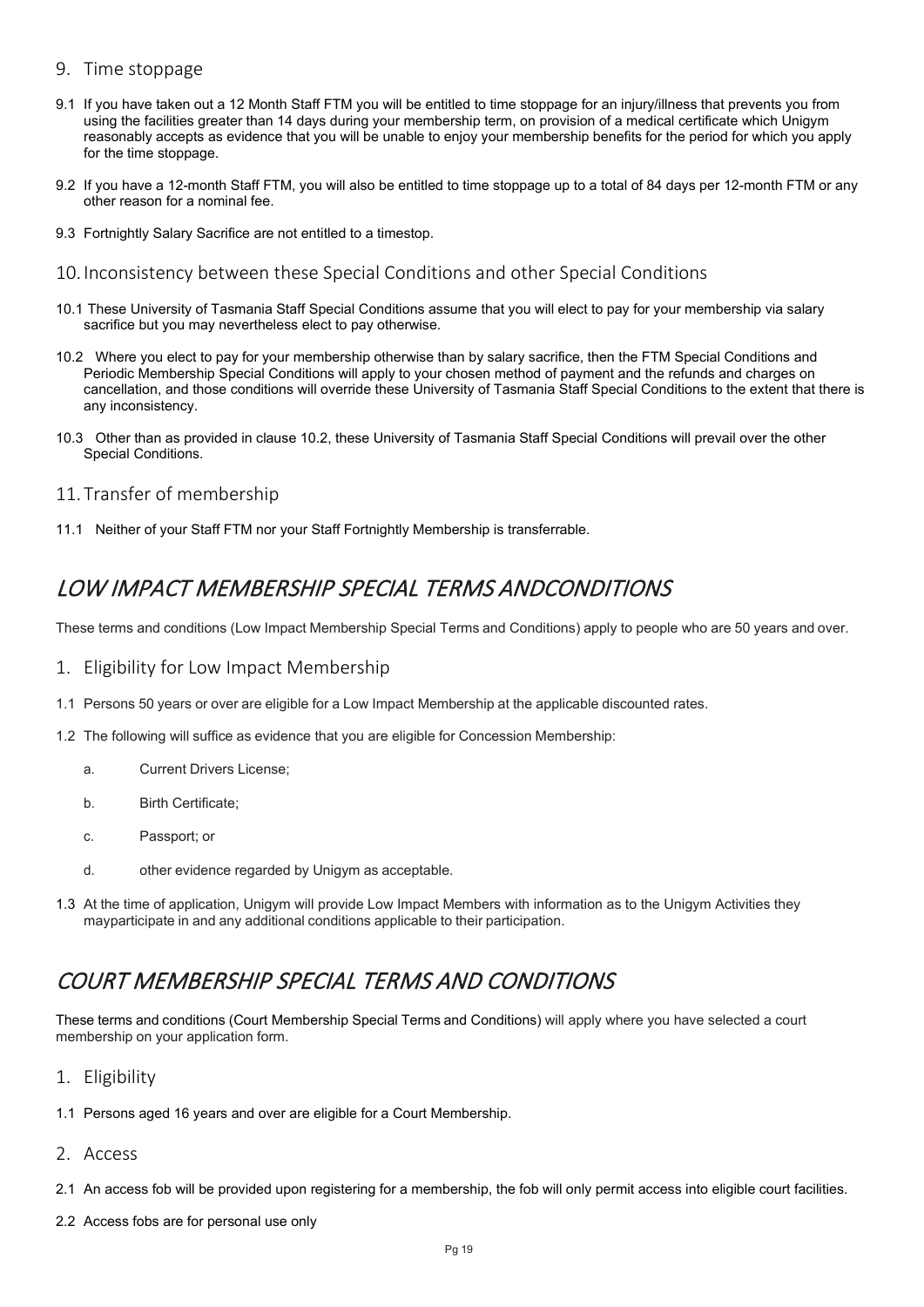## <span id="page-19-0"></span>3. Cancellation and Suspension

- 3.1 Cancellation requests may be submitted as per clause 8 on the General Terms and Conditions.
- 3.2 Cancellation fees are only applicable when the membership cancellation request is received within the first 2 months of the membership start date.
- 3.3 Court Memberships are not eligible for timestops.

## <span id="page-19-1"></span>PERSONAL TRAINING MEMBERSHIP SPECIAL TERMS AND CONDITIONS

These terms and conditions will apply to people who wish to access the Unigym personal training services offered within the Facilities (Personal Training Membership Special Terms and Conditions). If you wish to only access personal training services with or at Unigym, you will need to become a Personal Training Member (PT Member) unless you are already a member of Unigym.

- <span id="page-19-2"></span>1. Personal Training Services and Fees
- 1.1 Personal Trainers who operate from the Facilities (Personal Trainers) offer personal training sessions (PT Sessions) comprised of individual program development, fitness assessments, gym workouts and specialized group training activities.
- 1.2 Personal Trainers may be Unigym staff or Independent Providers.
- 1.3 In respect of Independent Providers, Unigym's only role is to:
	- a. provide you with a referral and contact number for the Independent Provider; and
	- b. provide access to the Facilities in return for a nominal PT Membership fee.
- 1.4 PT Sessions will be offered by Unigym staff at the rates that apply at the time of your application as noted on the Price List. Independent Providers will set their own rates for PT Sessions.
- 1.5 Payment for individual PT Sessions provided by a Unigym staff member must be made at reception prior to the session and the receipt issued must be given to your Personal Trainer. If you do not pay the required fee on or prior to the date of the PT Session, the session may not proceed.
- 1.6 Five and ten session PT Session passes will remain valid for a period of 12 months after the date of purchase. Session passes that have not been used within that period will become invalid and no refund will apply.
- 1.7 PT Session passes are not transferrable.
- 1.8 Where you require the development of an individual program, you must:
	- provide your Personal Trainer with a guide of what you hope to achieve from the program; and
	- b. disclose any medical or physical ailment or impediment to your Personal Trainer and discuss how it might impact on the program, even though you have already completed a Health Screen.
- 1.9 Bookings for PT Sessions with Unigym staff will be subject to the availability of the relevant Unigym staff Personal Trainer. Where you are arranging PT Sessions on a one off or ad hoc basis, you must arrange the time with your Unigym staff Personal Trainer at least 24 hours prior to the session, but they may consent to a booking being made with less notice.
- 1.10 In respect of PT Sessions provided by Unigym staff:
	- a. you may cancel your PT Session without penalty provided that you give Unigym 4 hours' notice. Failure to provide 4 hours' notice will result in Unigym charging you for or deducting from your Session Pass one PT Session;
	- b. Unigym may cancel a PT Session if you arrive more than 10 minutes late for the session, in which case the relevant fee for the PT Session will nevertheless be payable or deducted from your Session Pass.
- <span id="page-19-3"></span>2. Your use of the Facilities
- 2.1 By signing the application for PT Sessions, you acknowledge that you have had the opportunity to inspect the Facilities in which your PT Sessions will be held and have satisfied yourself that they are appropriate for your needs.
- 2.2 Unless you are a Unigym Member for other purposes, your access to the Facilities is:
	- a. strictly limited to the purpose of participating in a PT Session;
	- b. only permitted under the supervision of a Personal Trainer.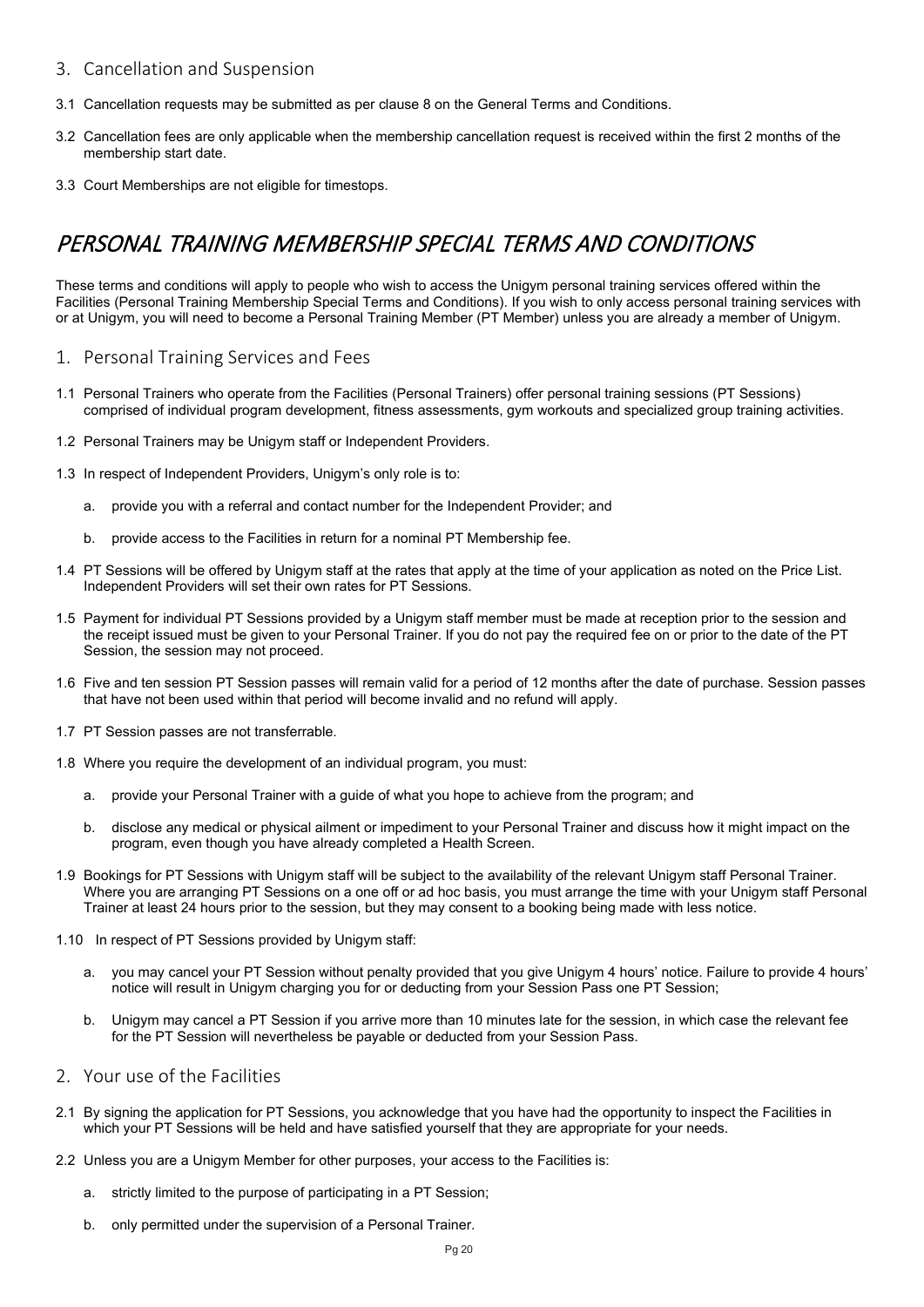- 2.3 Despite clause 5 of the General Conditions, you will not be required to undergo an induction where the only activity you will be engaged in is PT Sessions.
- <span id="page-20-0"></span>3. Your health
- 3.1 You agree:
	- a. to immediately advise your Personal Trainer if you experience any dizziness or unusual pain or suffer any injury during or shortly after a PT Session; and
	- b. that your PT Sessions may be cancelled where you do not follow your Personal Trainer's requests to modify the level of training you are undertaking whilst under their instruction.

## <span id="page-20-1"></span>BURNIE SURF LIFE SAVING CLUB (BSLSC) AFFILIATE MEMBERSHIP SPECIAL TERMS AND CONDITIONS

These terms and conditions (Special Terms and Conditions Applicable to UTAS Staff and Students) apply to users of Burnie Surf Life Saving Club (BSLSC). Users will also be bound to BSLSC specific Terms and Conditions.

## <span id="page-20-2"></span>1. Eligibility

- 1.1 All University of Tasmania staff members (including full time, contract, part time and casual) and University of Tasmania Students are entitled to Unigym memberships at BSLSC.
- 1.2 All members must be inducted prior to commencement of membership access.
- <span id="page-20-3"></span>2. Access
- 2.1 24/7 access to the BSLSC will be made possible through the use of a fob.
- 2.2 Access is only permitted for BSLSC Affiliate Memberships, access fobs will be provided and are for personal use only,
- 2.3 In the event that an access fob is lost, the member must notify Unigym in order to replace the fob. A fob replacement fee will be charged.

#### <span id="page-20-4"></span>3. Staff

- 3.1 You understand and acknowledge that:
	- a. BSLSC will not be permanently staffed by a Unigym staff member and that your access to and use of BSLSC facilities may occur at times when a Unigym staff member will not be present to supervise your activities or respond to your queries. Please contact **Burnie.**Sport@utas.edu.au for all queries relating to your membership.

#### <span id="page-20-5"></span>4. Security and safety

4.1 BSLSC is located off campus. SAFE ZONE App can be used to contact emergency services when required.

#### <span id="page-20-6"></span>5. Reciprocal Rights

- 5.1 BSLSC members will be granted reciprocal rights to Unigym Hobart and Launceston during staffed hours only. Staffed hours may differ, visi[t utas.edu.au/unigym](https://www.utas.edu.au/unigym) for more information.
- 5.2 Unigym Hobart and Launceston members are not entitled to access the BSLSC.
- 5.3 Unigym Hobart and Launceston members are entitled to attend scheduled group fitness classes organised by Unigym staff at the BSLSC.
- <span id="page-20-7"></span>6. Payment
- 6.1 Fortnightly membership payments (Periodic Membership Fees) must be paid via direct debit agreement
- 6.2 By nominating payment of your Periodic Membership Fees by direct debit, you authorise Unigym to direct debit your nominated account to facilitate the payment for your Periodic Membership (as increased in accordance with the General Conditions).
- 6.3 You understand that the applicable Periodic Membership Fees will be deducted from your account on or about the Thursday of each fortnight.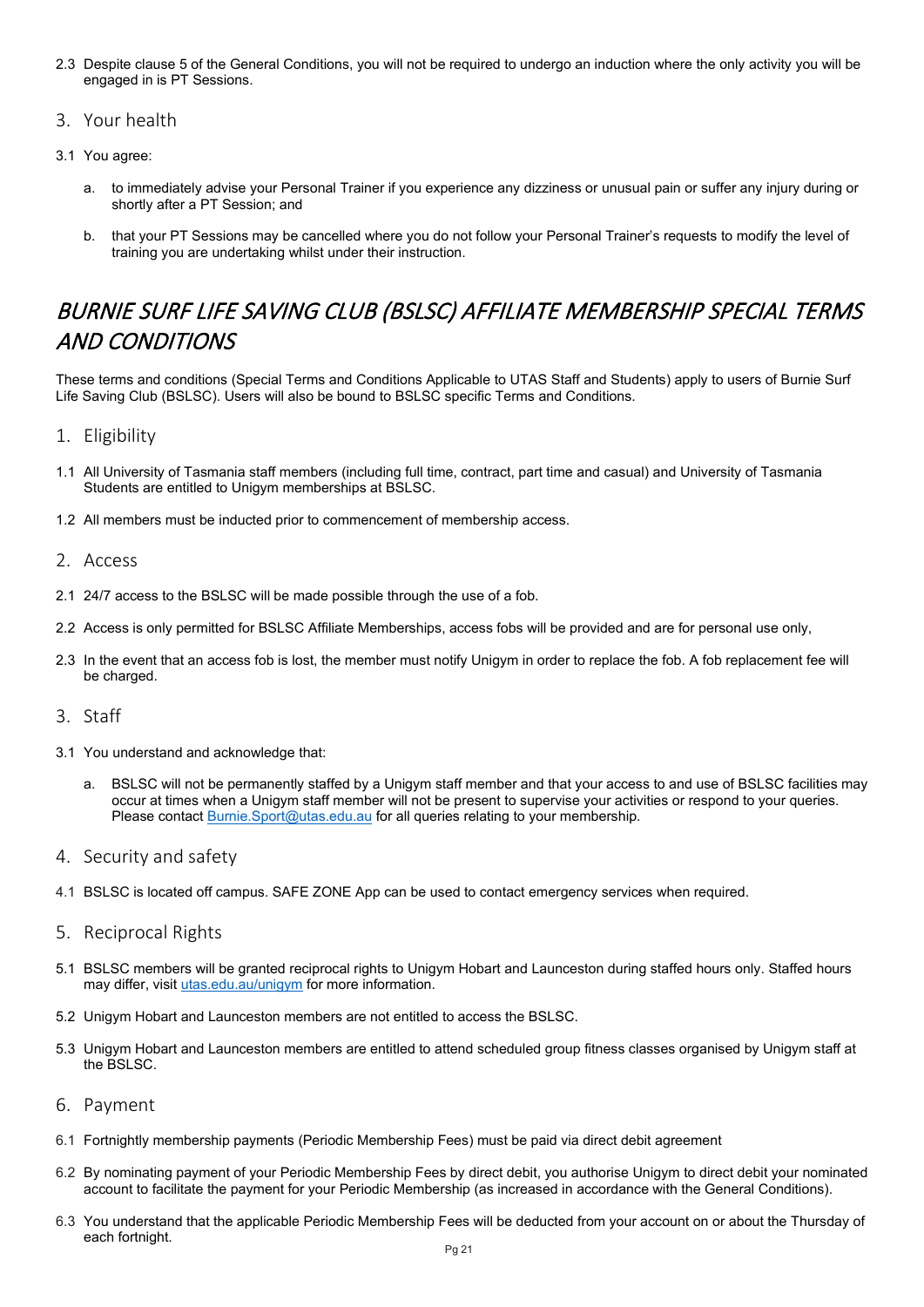- 6.4 Fortnightly membership payments will be conducted through Unigym Launceston.
- 6.5 Outstanding payments will need to be settled with Unigym Launceston can be contacted during staffed hours and payment can be made over the phone. It is the members responsibility to settle any outstanding amount, Unigym reserves the right to cancel a membership contract as per clause 8.2 of the General Terms and Conditions.
- 6.6 Rejection fees may apply
- <span id="page-21-0"></span>7. Cancellation & Suspension
- 7.1 Cancellation fees do not apply to the BSLSC. Cancellation forms are still required as per clause 8.3 in the General Terms and Conditions, forms will not be processed until:
- 7.2 Access fob is returned.
- 7.3 All payments are up to date.
- 7.4 Unigym reserves the right to terminate memberships as per clause 8.2 in the General Terms and Conditions.